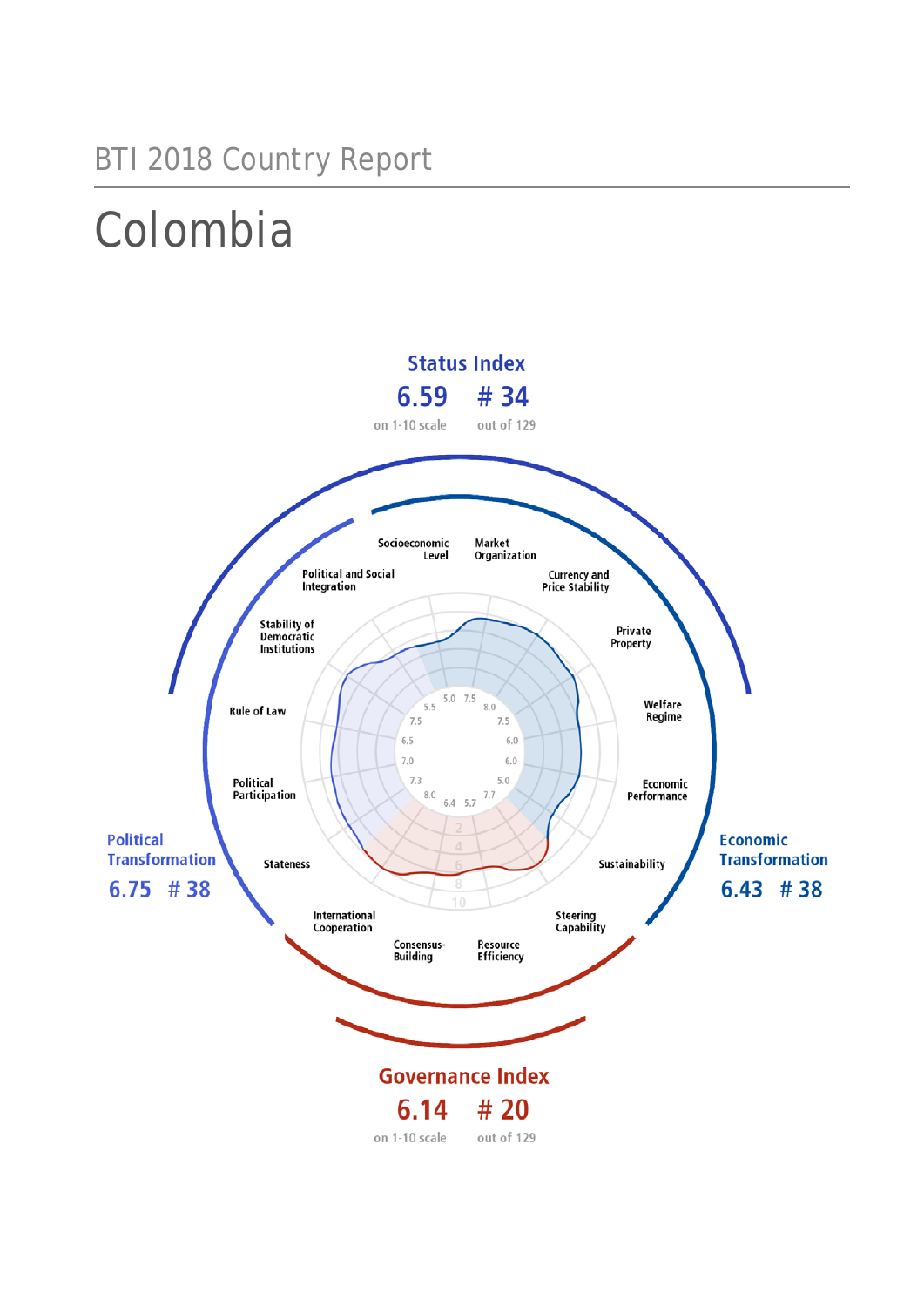This report is part of the **Bertelsmann Stiftung's Transformation Index (BTI) 2018**. It covers the period from February 1, 2015 to January 31, 2017. The BTI assesses the transformation toward democracy and a market economy as well as the quality of political management in 129 countries. More on the BTI at [http://www.bti-project.org.](http://www.bti-project.org/)

Please cite as follows: Bertelsmann Stiftung, BTI 2018 Country Report — Colombia. Gütersloh: Bertelsmann Stiftung, 2018.

This work is licensed under a [Creative Commons Attribution 4.0 International License.](http://creativecommons.org/licenses/by/4.0/)

### **Contact**

Bertelsmann Stiftung Carl-Bertelsmann-Strasse 256 33111 Gütersloh **Germany** 

**Sabine Donner** Phone +49 5241 81 81501 sabine.donner@bertelsmann-stiftung.de

**Hauke Hartmann** Phone +49 5241 81 81389 hauke.hartmann@bertelsmann-stiftung.de

**Robert Schwarz** Phone +49 5241 81 81402 robert.schwarz@bertelsmann-stiftung.de

**Sabine Steinkamp** Phone +49 5241 81 81507 sabine.steinkamp@bertelsmann-stiftung.de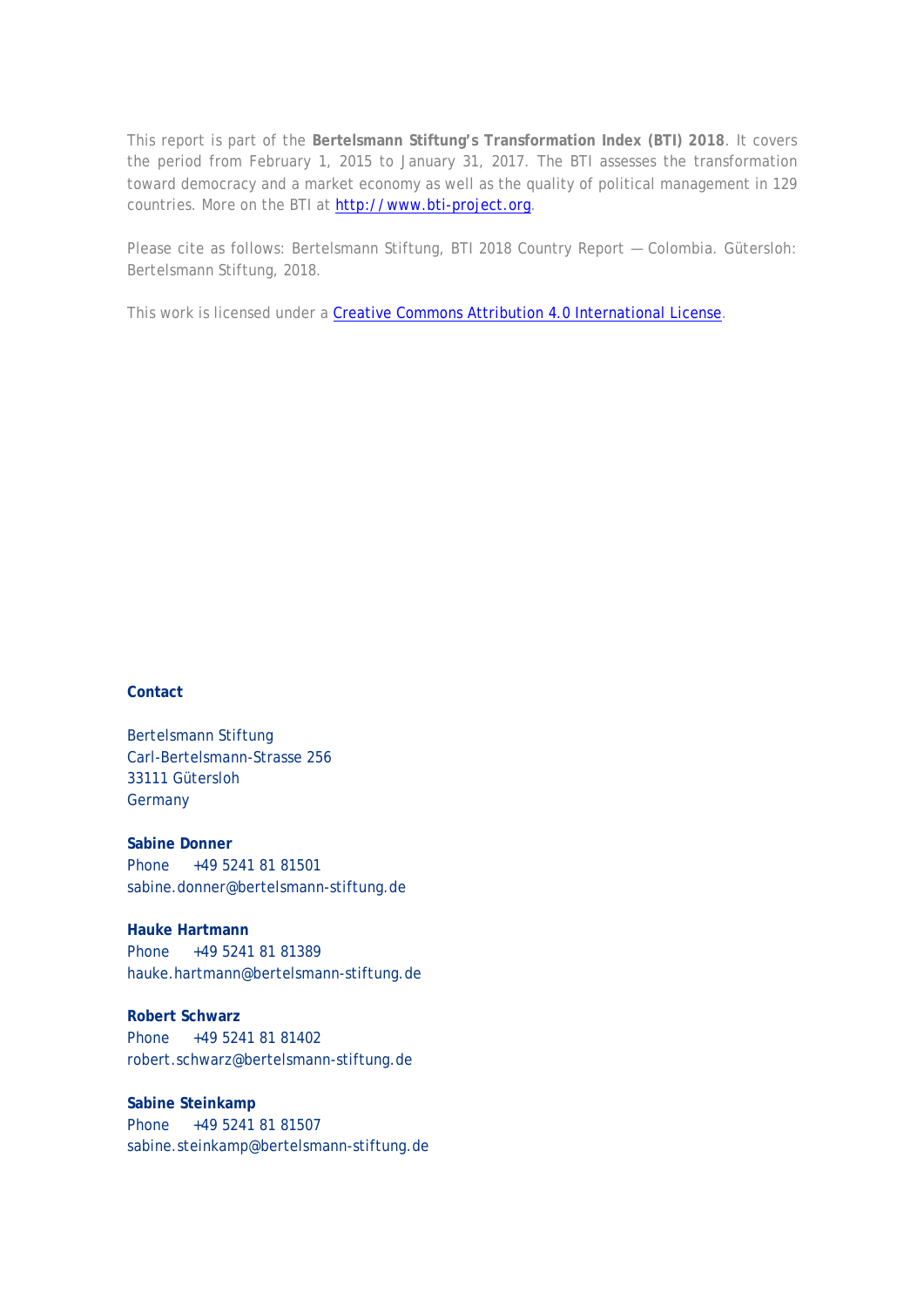#### **Key Indicators**

| Population               | M      | 48.7 | HDI.                           | 0.727 | GDP p.c., PPP $$$            | 14158 |
|--------------------------|--------|------|--------------------------------|-------|------------------------------|-------|
| Pop. growth <sup>1</sup> | % p.a. | 0.9  | HDI rank of 188                | 95    | Gini Index                   | 51.1  |
| Life expectancy          | years  | 74.2 | UN Education Index             | 0.663 | Poverty <sup>3</sup><br>$\%$ | 13.1  |
| Urban population %       |        | 76.7 | Gender inequality <sup>2</sup> | 0.393 | Aid per capita $$$           | 27.9  |
|                          |        |      |                                |       |                              |       |

Sources (as of October 2017): The World Bank, World Development Indicators 2017 | UNDP, Human Development Report 2016. Footnotes: (1) Average annual growth rate. (2) Gender Inequality Index (GII). (3) Percentage of population living on less than \$3.20 a day at 2011 international prices.

### Executive Summary

Over the last two years, Colombia has made significant progress in deepening democracy and developing a market economy. The administration of President Juan Manuel Santos has worked toward the consolidation of democracy by integrating the FARC guerrilla group, previously Colombia's largest non-democratic actor, into Colombia's democratic system. The FARC has agreed to comply with Colombia's democratic rules and recognize the legitimacy of Colombia's democratic institutions. The peace process is now in the implementation phase after the final accord was approved by Congress in late 2016. Challenges will undoubtedly lie ahead, especially regarding reconciliation and victim reparations, but there can be no question that the country is better off following the demobilization of the FARC and reintegration of former FARC fighters into society. Concerning economic transformation, there have been positive results in some areas that have improved on previous achievements, such as the promotion of free trade and business freedoms. However, there have been setbacks in other areas, such as macroeconomic stability and trade balance. In terms of management, the Santos administration demonstrated its capacity to tackle one overarching goal, the peace process with the FARC, and work diligently toward the achievement of the goal. Even though this shows coherence regarding public policy, other areas such as infrastructure development and corruption control have been downplayed.

The Santos administration has tried to improve on previously neglected issue areas, such as education and health care. However, reforms have been slow due to personal political interests, institutional weakness and public pressure. Even though there have been several improvements in the economy, widespread poverty and inequality remain substantial challenges. Macroeconomic stability has been somewhat compromised mainly due to the international economic context. President Santos has promoted market-oriented economic policies that have largely protected the country from the global economic crisis in the late 2000s and helped to gain the confidence of private investors, which has led to an increase in foreign direct investment. However, unusually high inflation rates over recent years, a significant appreciation in the Colombian peso and low rates of economic growth have had a negative impact on international trust. The Colombian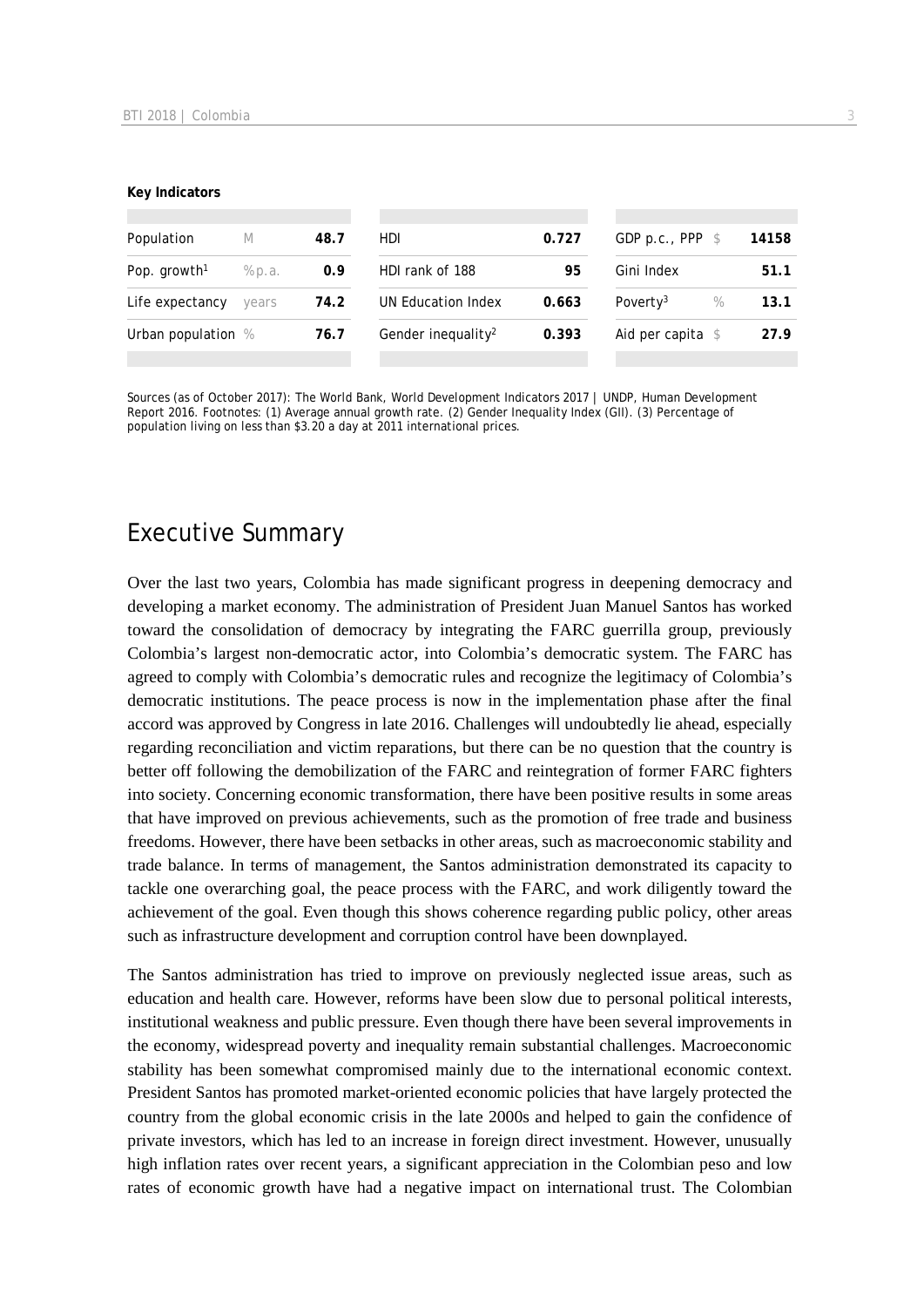government missed the opportunity to tackle these problems head-on by implementing a structural tax reform. The tax reform that was approved at the end of 2016 achieved less than originally expected due to the intervention of lobby groups and political pressure.

Overall, the 2015 to 2017 period showed significant improvements in the political area. Though the government is now faced with the critical challenge of ensuring the sustainability of these achievements. Meanwhile, the economic situation deteriorated in the period under review and the government will have to undertake significant efforts in order to correct these problems.

### History and Characteristics of Transformation

Colombia's current political and economic trends are shaped by events that go back to the post-1974 era. This was a period characterized by a surge in political violence, the emergence of an illegal drug trade and efforts by the political elite to increase state capacity in remote areas of the country.

From 1958 to 1974, the political elite of the Liberal and Conservative parties established a system of power alternation known as the "National Front" as a response to a wave in rural political violence. The Revolutionary Armed Forces of Colombia (FARC), the country's largest and strongest guerrilla organization, consolidated their presence during those years. The FARC used their political exclusion, which was the main feature of the political system during the time of the National Front, and the persistence of poverty in regions where the state had not consolidated its presence as a justification for their acts. The official end of the National Front in 1974 did not significantly alter this situation; in fact, the penetration of the illegal drug trade since the 1970s helped to finance illegal armed actors, deepened corruption and hindered the development of the state in far-flung regions controlled by drug dealers and their private armies.

Economically, the years between 1958 and the 1980s were characterized by a "soft" protectionist model of economic growth: the import-substitution industrialization strategy advocated by the United Nations' Economic Commission for Latin America (ECLAC). Even though the country showed reasonable economic growth and a stable macroeconomic environment during that time, income distribution worsened, the dependency on coffee exports increased, and the success of infant industries did not come to pass. Structural economic reforms began in the late 1980s, and were deepened and extended by the liberalization reforms of President César Gaviria (1990 – 1994) whose so-called "apertura," or opening policies, effectively internationalized the country's hitherto fairly isolated market.

However, the country's situation deteriorated during the 1980s and 1990s due to the emergence of paramilitary groups and drug kingpins, most notably Pablo Escobar. A failed peace process with the FARC also contributed to the dire context. The economy did not grow as fast as expected, and several economic sectors, such as agriculture and manufacturing, were negatively affected by Gaviria's reforms. In addition, in the early 1990s, the state began a process of administrative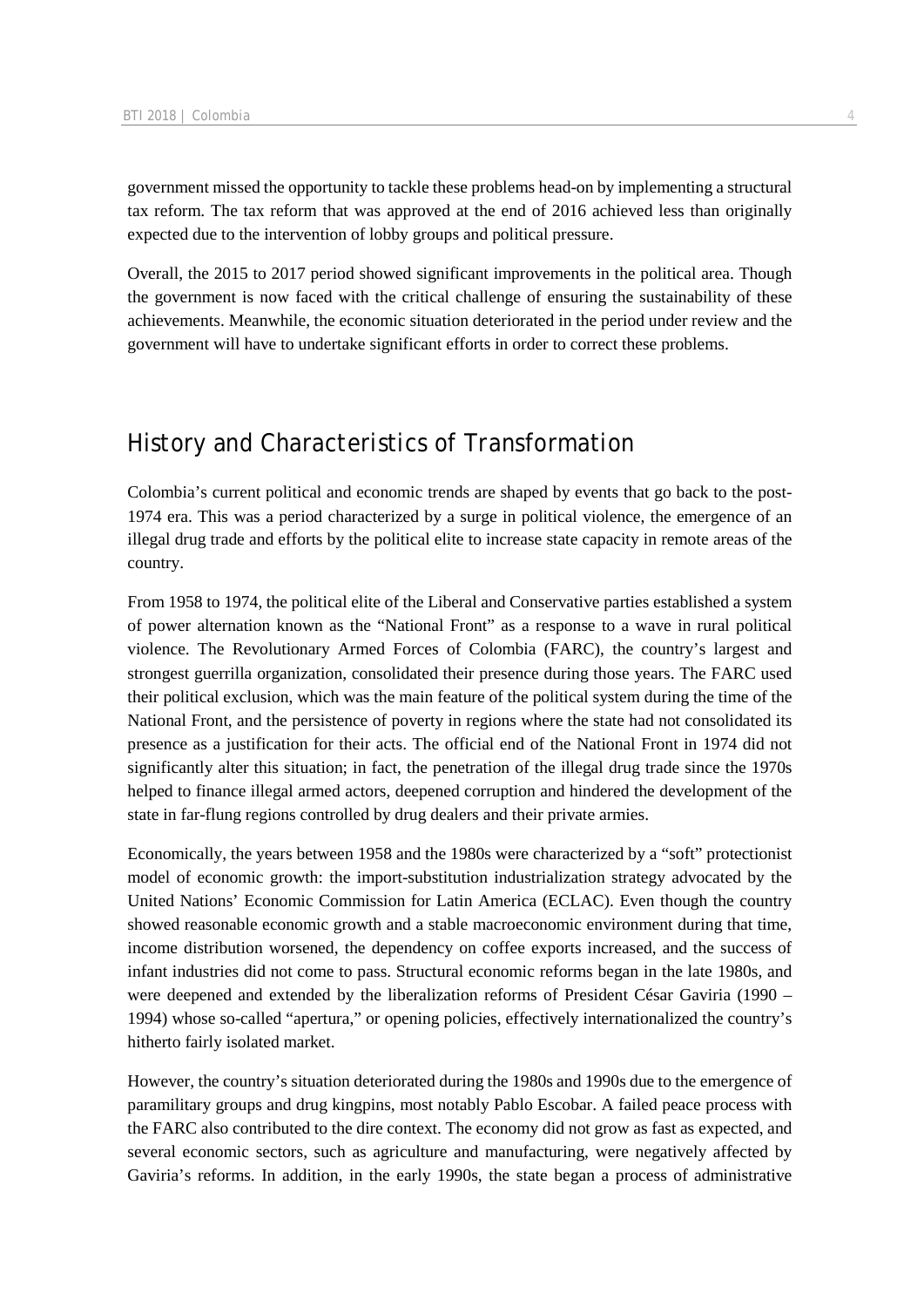decentralization, leaving the management of public resources to regional authorities. Some experts argue that even if this process was a sincere attempt to change the high level of centralization that had characterized the Colombian state, it in fact increased corruption and strengthened illegal armed groups such as the FARC and right-wing paramilitary militias created mainly by cattleranchers.

In the late 1990s and early 2000s, the Pastrana government (1998 – 2002) conducted an unsuccessful peace process with the FARC, which led to the radicalization of the political discourse. Alvaro Uribe (2002 – 2010), who was elected president on a strict anti-FARC agenda, reformed the armed forces with financial support from the United States under the "Plan Colombia" and allowed the army to deliver historic blows to the FARC. Uribe's so-called "Democratic Security Policy" was aimed at the recovery of territory for the state and the elimination of illegal armed actors. Economically, GDP grew at an average of 3.7% between 2003 and 2008, and foreign direct investment was made a centerpiece of the country's economic strategy.

Juan Manuel Santos, previously minister of defense in Uribe's cabinet, was elected president in 2010, ostensibly as the heir to Uribe's policies. However, Santos quickly established his own political agenda and embarked on a new process of peace negotiations with the FARC in 2012. The significant efforts undertaken by the Santos administration achieved a final peace agreement, which was ratified by Congress and for which Juan Manuel Santos was awarded the Nobel Peace Prize both in December 2016. While Colombia has made important advances to end the political violence and strengthen democracy, issues such as inequality, poverty and corruption stand out as the main challenges over the next few years.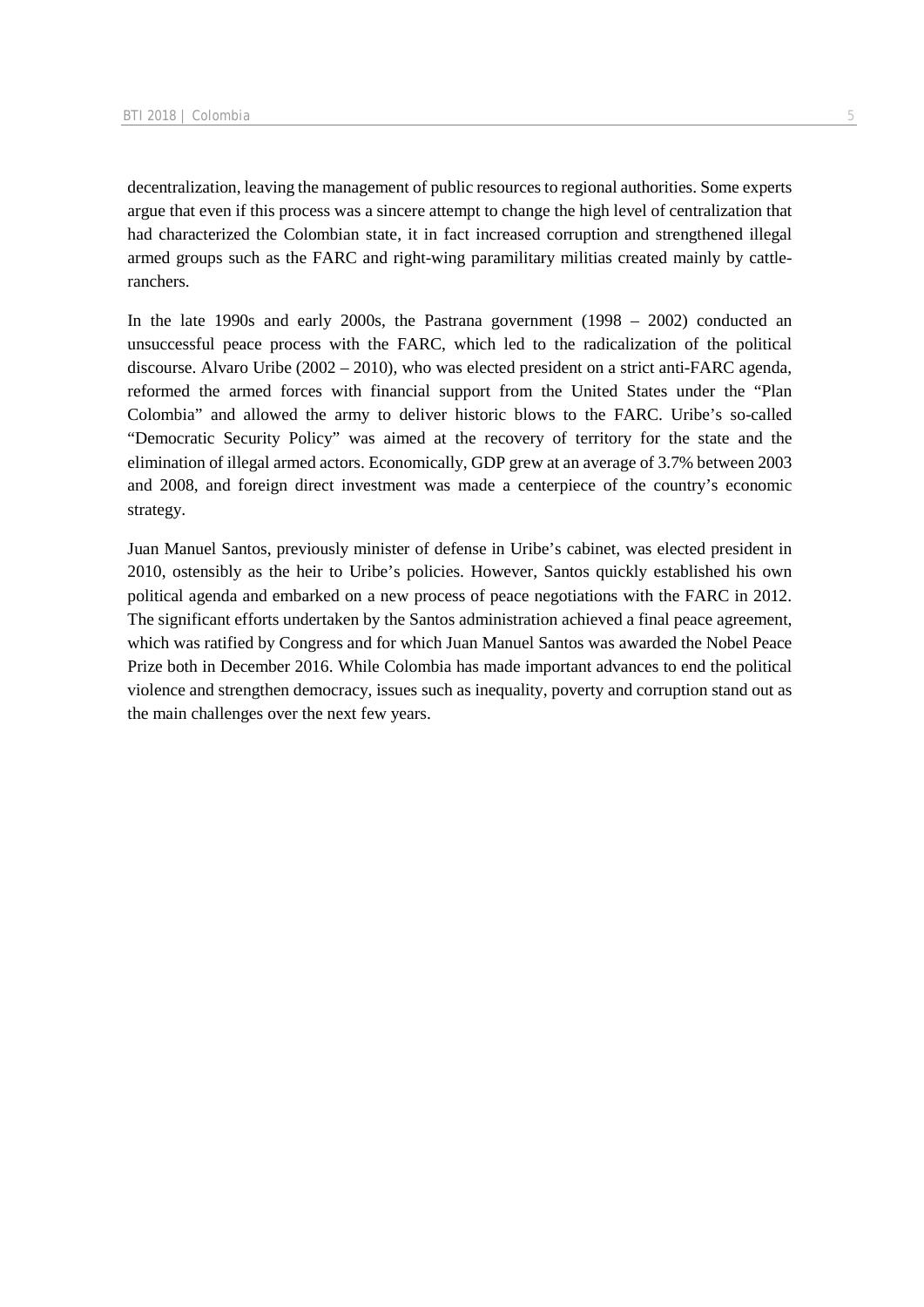The BTI combines text analysis and numerical assessments. The score for each question is provided below its respective title. The scale ranges from 1 (worst) to 10 (best).

### Transformation Status

### I. Political Transformation

### **1 | Stateness**

From 2010 to 2016, the Colombian government was able to strengthen the state's monopoly on the use of force achieved during Alvaro Uribe's presidency (2002- 2010). Through the efforts made by President Juan Manuel Santos, the presence of the state has expanded across large swathes of the territory historically controlled by illegal armed actors. Some threats persist, such as the so-called Criminal Groups (BACRIM in Spanish) that emerged after the demobilization of the right-wing paramilitary militias in 2005. These groups are mainly sponsored by the lucrative business of drug-trafficking, but their resource portfolio includes income from multiple legal and illegal sources, for example, gold mining.

In 2013, President Santos began peace talks with the Revolutionary Armed Forces of Colombia (FARC in Spanish). Even if the process was lengthy and controversial, at the end of 2016, with the signature of the final agreement, the FARC agreed to demobilize and assemble in 23 concentration zones throughout the country. In addition, the FARC has committed to hand over their arms within a period of 90 days after the signing of the final peace agreement and under an international verification of the process.

The main domestic opponent to the peace process is ex-president and current state senator Alvaro Uribe and his recently created political party, the Democratic Center (Centro Democrático in Spanish). According to Uribe and other opponents of the peace process, assembling the FARC in the concentration zones is a threat to the state's monopoly on the use of force, since they claim that the factual authorities in those territories will be the FARC. In addition, there some doubts about the commitment of some "frentes" of the FARC with regard to the demobilization process: there is at least one "frente" that has stated that it would conduct further attacks and has done so already. Moreover, as the implementation of the Peace

### **Question** Score

Monopoly on the use of force 7 $\frac{18}{10}$  10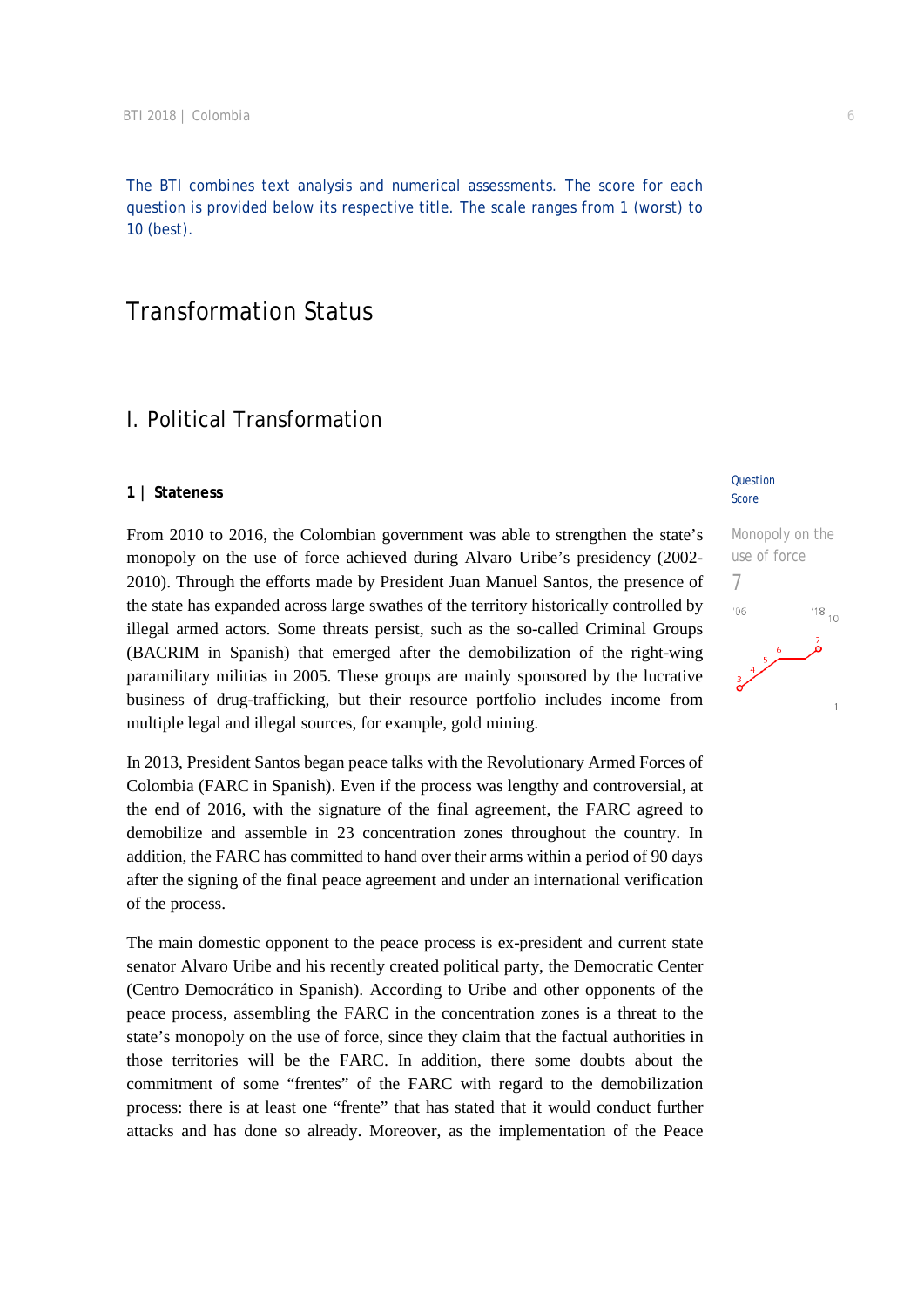Agreement progresses, other armed groups will try to fill the power vacuum left by this guerrilla group.

In February 2017, the Colombian government and the National Liberation Army (Ejército de Liberación Nacional ELN in Spanish) started peace talks. The negotiation faces many challenges, such as the lack of a truce between the actors and the overlap with the upcoming presidential campaign, which may not offer the most appropriate environment for a peace process.

Furthermore, it is not clear whether the ELN is committed to the negotiations or aims at getting stronger to dominate the zones that until now have been under the FARC's control. After a sharp decline in the number of armed actions between 2009 and 2010, the ELN has become more active. Since 2013, the numbers of armed actions have been higher, with a subtle decrease after the announcement of peace talks. However, in general, this is a weak guerrilla group that during the last years has lost power over territories that traditionally were under its control.

The Colombian constitution endows every citizen with equal rights, and the majority of the population accepts the legitimacy of the Colombian state – insofar as the state makes itself present. According to the 2015 results of Latinobarómetro, 55.4% of Colombians accept that democracy is preferable to any other form of government. On the other hand, for 11.2% of Colombians, an authoritarian government would be a better form of government. Meanwhile, 24.7% of Colombians do not have any preference about the form of the country's government. Even if these results show that a significant portion of the population agree about citizenship and accept the nation-state as legitimate, at least a quarter remains ambivalent regarding either state identity or political regime type.

The portion of society that is not concerned about the form and legitimacy of the state is the one that has been systematically displaced due to the internal conflict and endured the effects of the fighting of armed groups over territories. Most of these people are indigenous, Afro-Colombians and/or peasants, for whom illegal armed actors have been the traditional political authority in the regions where they live. This situation has given them reasons to question to what extent they are included in the concept of the nation-state. Besides, the 2015 Latinobarómetro results show that 8.2% of Colombians feel that they are socially discriminated against on the basis of their race.

The peace process provided a chance for the FARC, the largest illegal armed force, to finally recognize the legitimacy of the Colombian political institutions by accepting that the ratification of the peace agreement will be done by a plebiscite. This was deemed as an important step in order to include the whole population, from regular citizens to ex-combatants, under the concept of the nation-state.

### State identity 8 $\frac{18}{10}$  10  $-06$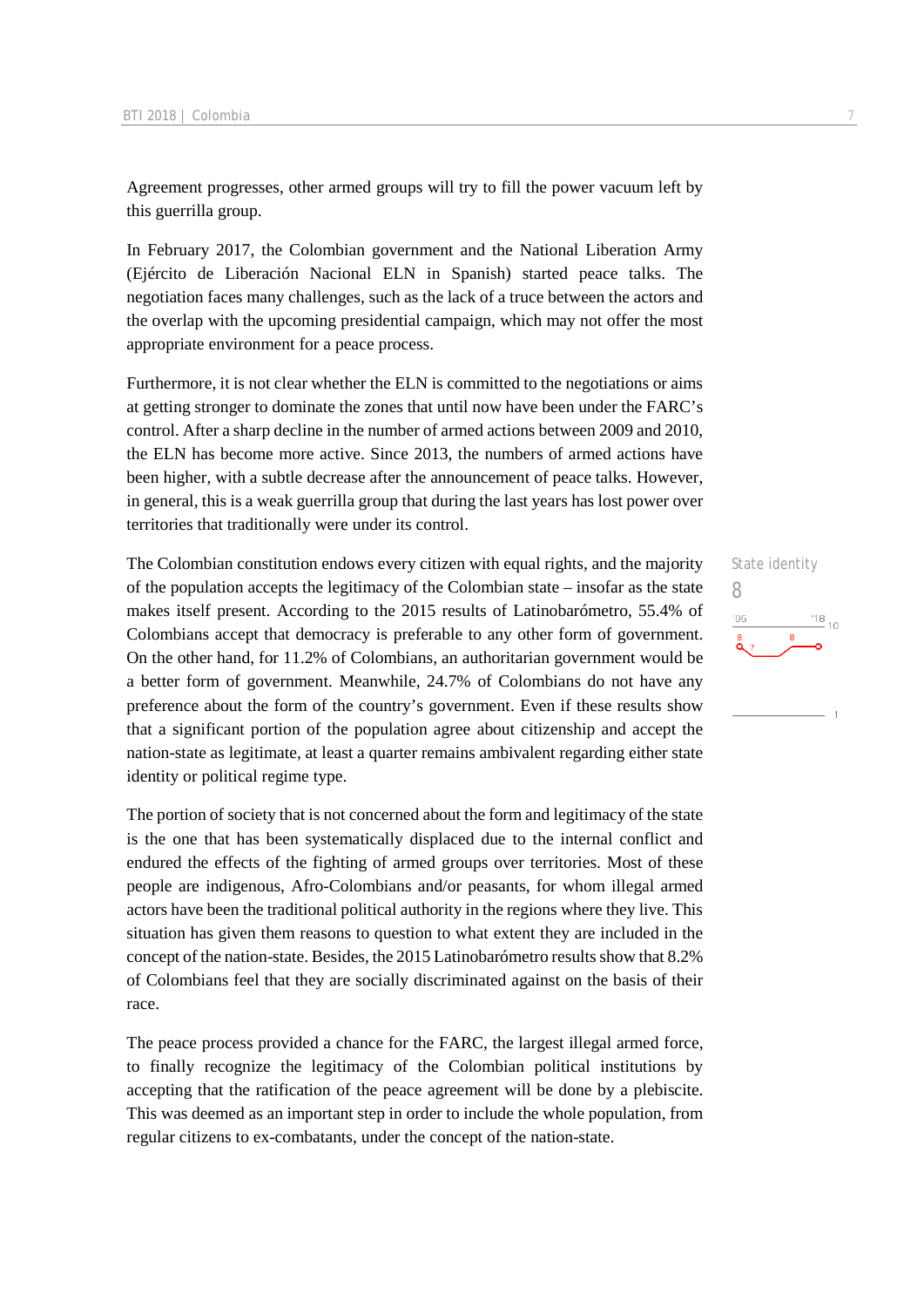The constitution defines the Colombian state as secular, and until recently there was no evident interference of religious dogmas in the design of political institutions or public policy. However, in 2016, issues such as same-sex marriage and the possibility of same-sex couples adopting children, which were approved by the Constitutional Court, prompted the emergence of an opposition movement inspired by religious dogmas. One of the exponents of this movement, state senator and former attorney general, Viviane Morales, presented a project in the Senate that called for a referendum in which citizens would answer if they agree with same-sex couples adopting children. At the end of 2016, Congress approved the project. However, some legal experts argue that such a referendum runs against the spirit of the constitution since it submits the rights of a minority group to the opinion of the majority of citizens. Consequently, minority groups count on the Constitutional Court to declare the planned referendum unconstitutional.

On the other hand, in late 2016, the powerful Auditor General (Procurador General) Alejandro Ordóñez was removed from his position by the State Council Court, alleging a conflict of interest in his re-election by the Senate two years earlier. Ordóñez was known for openly manifesting his conservative religious beliefs and letting them influence his decisions as auditor general, most notoriously in his opposition to gay rights. He was eventually replaced by Fernando Carrillo, the former Colombian ambassador to the Vatican, who even if he shares some of the religious beliefs as Ordóñez is not believed to have the intention of forcing his religious beliefs onto his political decisions.

Finally, during the campaign for the peace accord plebiscite, some voices, particularly from religious groups, criticized the agreement for its the gender-focused approach. According to these critiques, the approach did not intend to promote women's rights but to impose the views and agenda of the LGBT community on Colombian society. This critique was supported by the then auditor general, Alejandro Ordóñez. The former minister of education, Gina Parody, was one of the targets of this campaign. The campaign argued that Gina Parody, because she was openly gay, was trying to force a LGBT-focused education agenda on unsuspecting children. Far from being an irrelevant issue, after the results of the plebiscite, the government and the FARC held meetings with representatives from both the LGBT community and the conservative campaign group in order to clarify the objectives of the gender approach measures (e.g., concessions to the conservatives involved replacing "gender equality" with "equal opportunity for men and women") and thereby maintain support for the agreement.

Since 1991, when the new constitution established the principle of administrative decentralization, the Colombian state has widened its offer of administrative structures: justice institutions cover 99% of the population, 98% of municipalities have water and sewage systems, and health care institutions are present across all municipalities, according to data from the National Planning Department, and the

No interference of religious dogmas 8

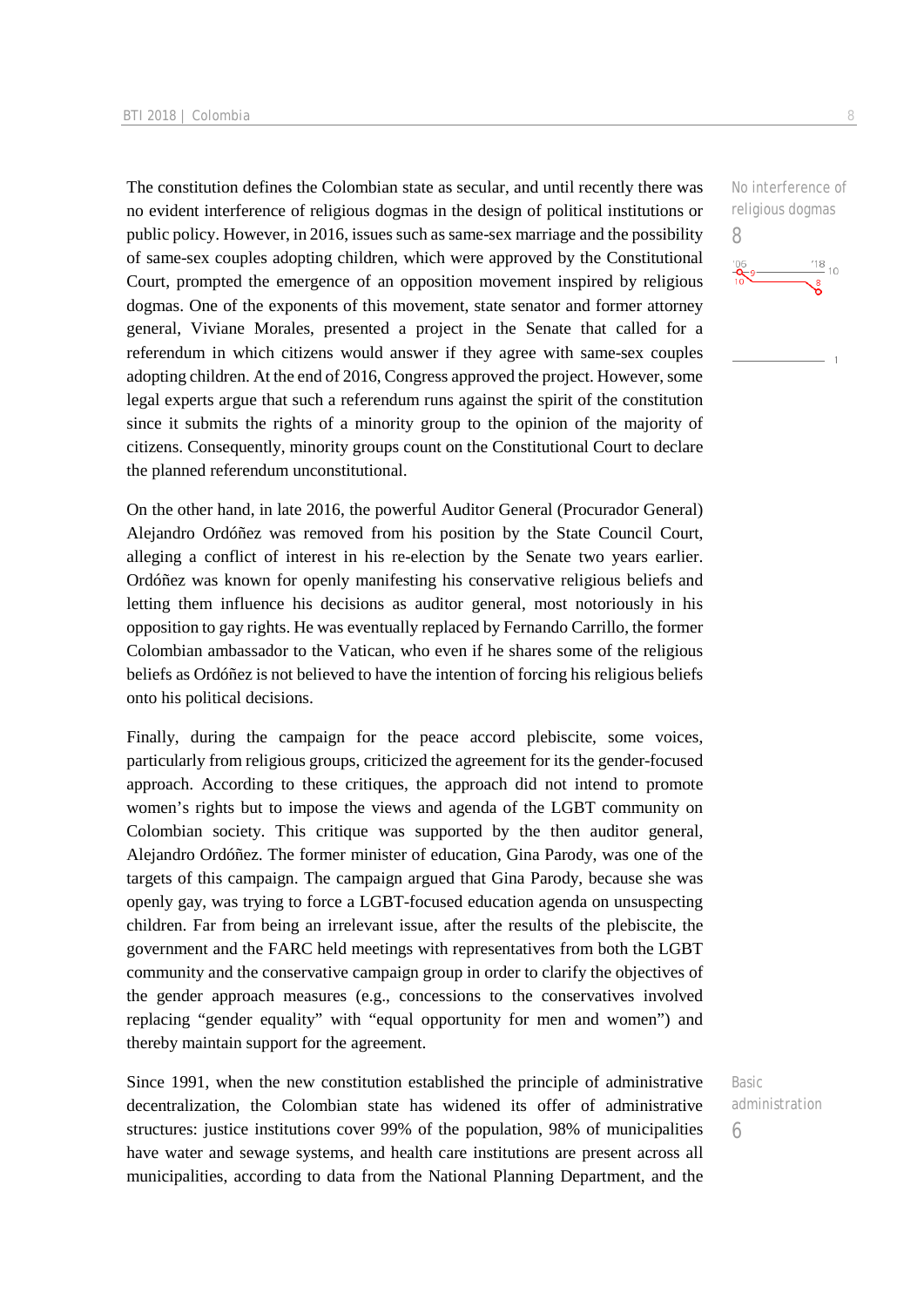Health Ministry. Even though some academics and experts argue that administrative decentralization increased the armed conflict and corruption, others argue that without it the central state would not have been able to cover the basic needs of populations in peripheral parts of the country.

The government of President Santos has emphasized the importance of infrastructure for the country's economic development. Given geographical obstacles, Vice-President Germán Vargas Lleras has assumed the leadership of an infrastructure plan that seeks to build or improve roads aimed at connecting remote areas of the country as well as housing projects for the vulnerable population in major and intermediate cities. The results of the plan so far have been considered positive but still fall short of what was expected, mainly because of budgetary problems caused by the fall in international oil prices. The government has responded to this issue by inviting the private sector to participate in the construction of infrastructure through publicprivate alliances (APP in Spanish) that offer fairly significant gains for the involved companies.

Despite the efforts to improve infrastructure and services, corruption remains a salient problem. At the time of writing, many countries in Latin America are caught in a vast corruption scandal involving infrastructure projects. A Brazilian company called Odebrecht paid bribes to politicians in several countries (e.g., Brazil, Peru and Colombia) to secure the tenders for the building of public infrastructure. In the case of Colombia, there is evidence that suggests the participation of this company in the presidential campaign of 2014.

### **2 | Political Participation**

Colombia has held regular, free and fair elections for almost half a century. A few constraints persist in rural and peripheral areas, such as vote-buying, corruption and intimidation, but the number of cases is relatively small, concentrated in certain areas and exhibit a downward trend. Nevertheless, the institutions in charge of law enforcement and prosecution against electoral offenses are deemed ineffective and highly influenced by political interest. For example, the National Electoral Council (Consejo Nacional Electoral CNE in Spanish) has only effectively sanctioned one candidate, from a small political party called Alternative Indigenous and Social Movement (MAIS, Movimiento Alternativo Indígena y Social), since its creation in 1991. All this, despite the several reports about fraudulent election practices declared by the media, NGOs and civil society. Some parties have expressed their dissatisfaction with the way that they can access media, stating that there is a bias against the opposition to the government. In the recent political campaign, the Democratic Center Party declared that the government benefited from the media while they did not enjoy the same privileges. However, the CNE establishes the

Free and fair elections 7 $^{18}_{-10}$  $06'$ 

# $\frac{18}{10}$  10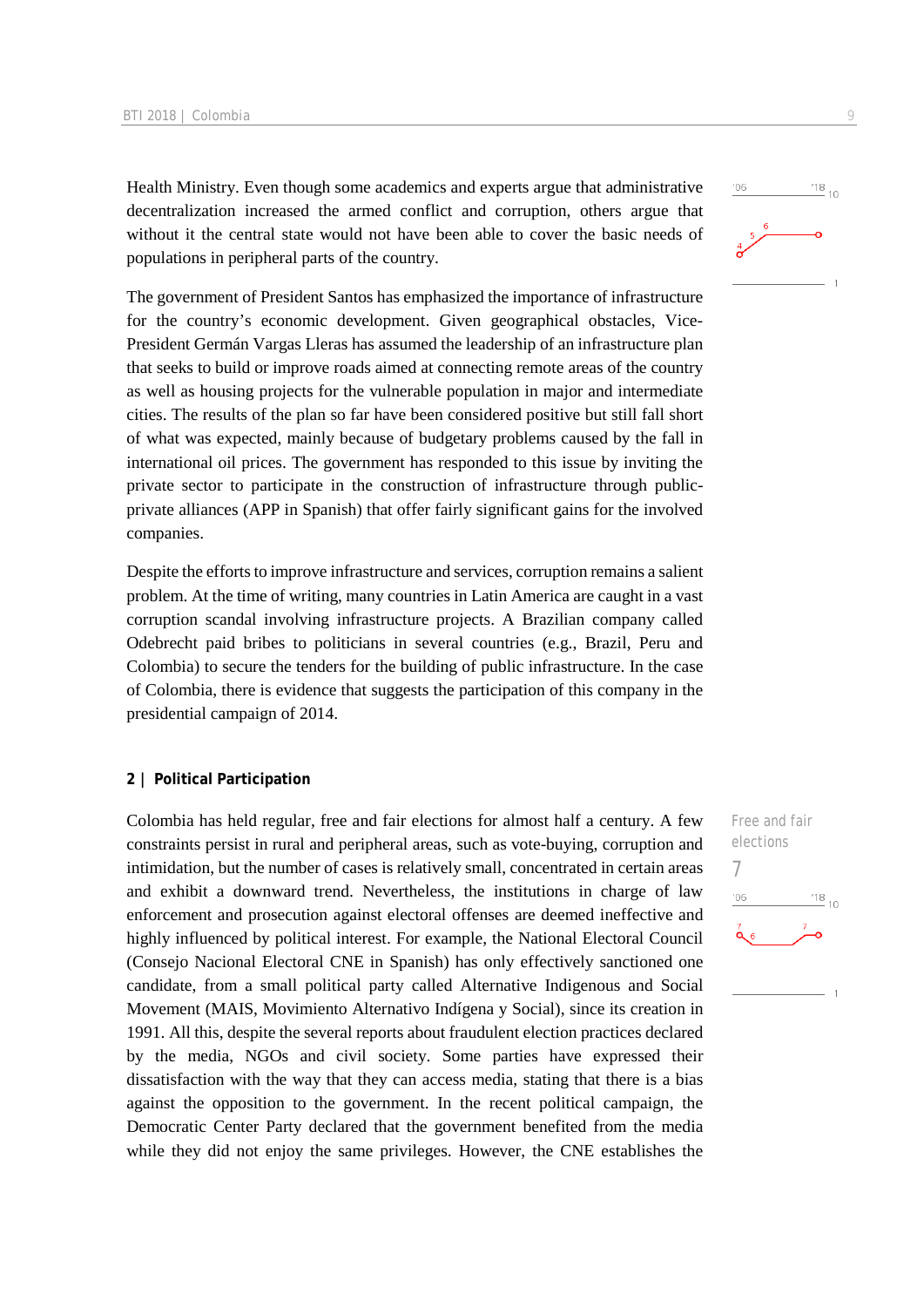amount of time that each campaign enjoys in the media for political purposes, thus guaranteeing equal treatment for the government and the opposition.

The 2015 Latinobarómetro data show that 72.5% of citizens do not feel that they are represented by politicians in Congress, while 65.8% do not think that the government represents them. These percentages have barely changed in recent years, showing that even if citizens trust the electoral system, politicians do not seem to represent and articulate their demands for effective public policy.

Formally there are no individuals or groups with veto powers, except for the ones included in the constitutionally established system of checks and balances. This system includes the possibility of impeachment against democratically elected executive functionaries that are judged to have not complied with the policy program that they defined in order to be elected. This mechanism has been deemed essential to the democratic process since it provides strong incentives for mayors and governors to accomplish their objectives. However, since 2011 the mechanism has been implemented at times with political aims in mind as an informal veto mechanism. A campaign for the impeachment of the former mayor of Bogotá, Gustavo Petro, was almost successful, and, at the time of writing, a new campaign against the current mayor, Enrique Peñalosa, is underway. These campaigns threaten the stability of local government, and hinder the capacity of mayors and governors to govern effectively.

Another source of informal veto powers are lobby groups. Their power became manifest at the end of 2016 when the government presented Congress with a proposal for a tax reform that included a tax on sugar-sweetened beverages. Just a few days after the reform was introduced in Congress, and in light of empirical evidence of the positive effects of these type of taxes on public health presented by the Ministry of Health, the tax was excluded from the reform package without much discussion. The press, and opposition senators and representatives suggested that the decision was heavily influenced by lobby groups acting on behalf of the beverage and sugar industries. These economic groups are known for their financial contributions to political campaigns.

The 1991 constitution guarantees association and assembly rights. There are no legal restrictions on the conformation of political parties, NGOs or interest groups and the Constitutional Court upholds the exercise of these rights. The peace agreement signed by the government and the FARC includes a political reform that increases state protections for independent political and civil society groups. Demobilized former FARC members, not convicted of human-rights violations, are thereby encouraged to participate in politics. In fact, a new political party called Peace Voices (Voces de Paz, in Spanish) has been created by citizens and ex-members of the guerrilla group. The party will be guaranteed three seats in Congress (without any votes obtained until



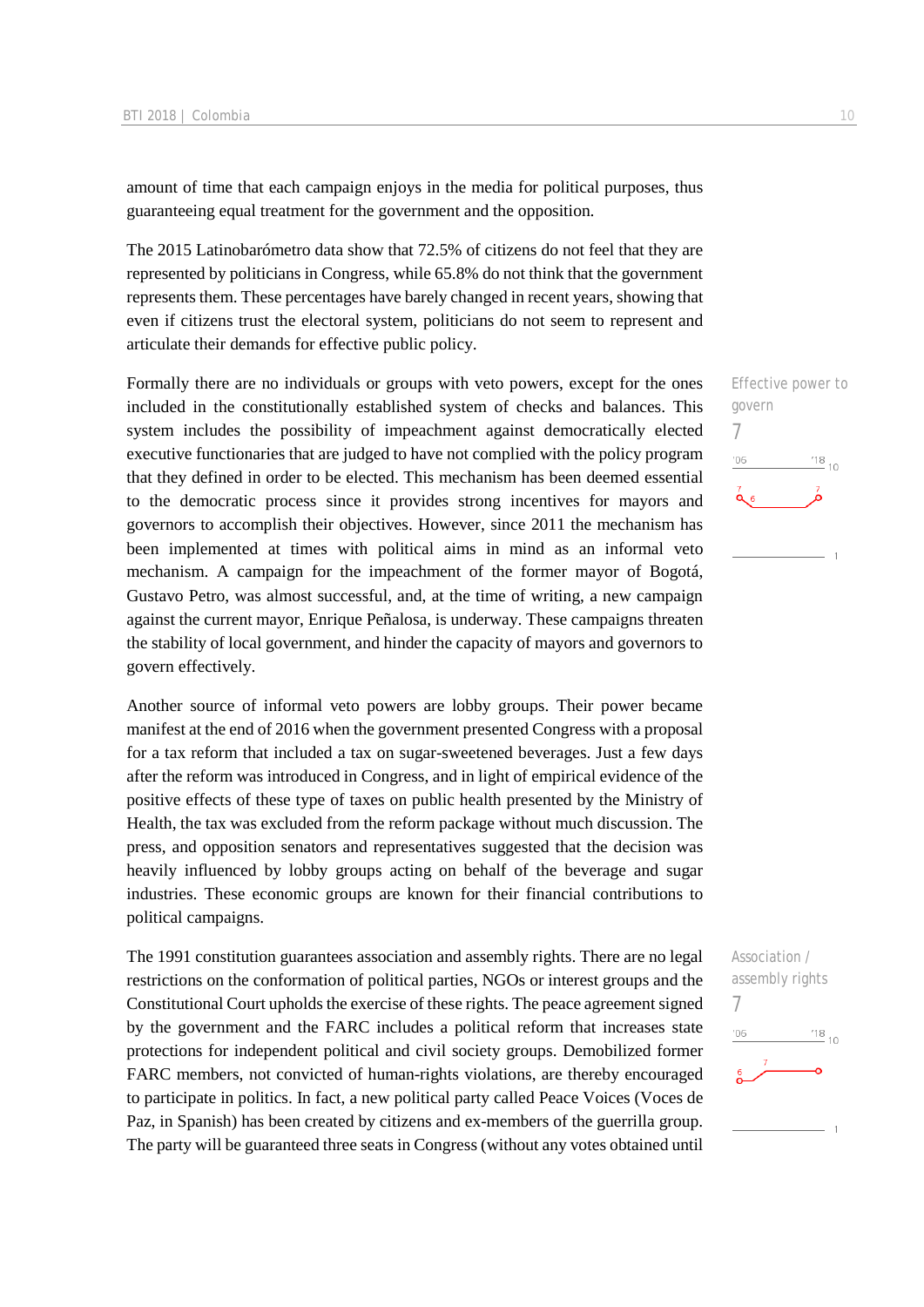2018) and will have secured participation in parliament for two consecutive electoral terms after 2018.

The state's commitment to protect independent political groups has been an important project of the government of President Santos. According to data from the Ministry of Justice, the number of investigations from 2011 to 2016 for violent threats against union members has increased from 74 active cases to 489. Even though some perils for the exercise of association and assembly rights persist, as highlighted by a recent spike in killings of political activists and trade-union leaders, the systematic harassment, and violence against journalists and opposition members that was common in the 1990s has ended.

Freedom of expression is guaranteed by the 1991 constitution, but its enforcement is still suboptimal. Even though the systematic harassment and violence against journalists and left-wing political activists that was characteristic of the 1990s have ended, attacks and violations of press freedoms are constant in Colombia. According to the Foundation for the Freedom of Press (FLIP in Spanish), in 2016 there were 216 violations of press freedoms and 262 journalists were victims of intimidation in Colombia, such as threats (108 victims), obstruction of journalism (44 victims), stigmatization (22 victims) and kidnapping (7 victims). The organization claims that the government frequently tries to influence the opinion of the media. However, the government has always permitted the existence of newspapers and radio stations that transmit alternative political and economic views.

### **3 | Rule of Law**

The administration of President Santos has made efforts to consolidate the function of checks and balances which had deteriorated during the mandate of former President Uribe before 2010. During his first term (2010-2014), President Santos implemented administrative reforms that increased the independence of the judiciary and the transparency of state operations. However, the political agenda that emerged during the second term of President Santos increased suspicions that the executive was interested in influencing the decisions of the courts. Since President Santos had long committed to the ratification of the peace agreement with the FARC via a plebiscite, the courts relaxed the conditions under which the plebiscite could be approved. Also, following the negative result of the plebiscite, the courts accepted that Congress could approve the new agreement instead of initiating a second plebiscite on the revised agreement. The lower house approved it with a 130-to-0 decision (36 opposition deputies abstained), which came one day after the Senate approved the agreement. This showed that the judiciary and Congress were acting under the coordination of the executive even in the face of institutional obstacles.



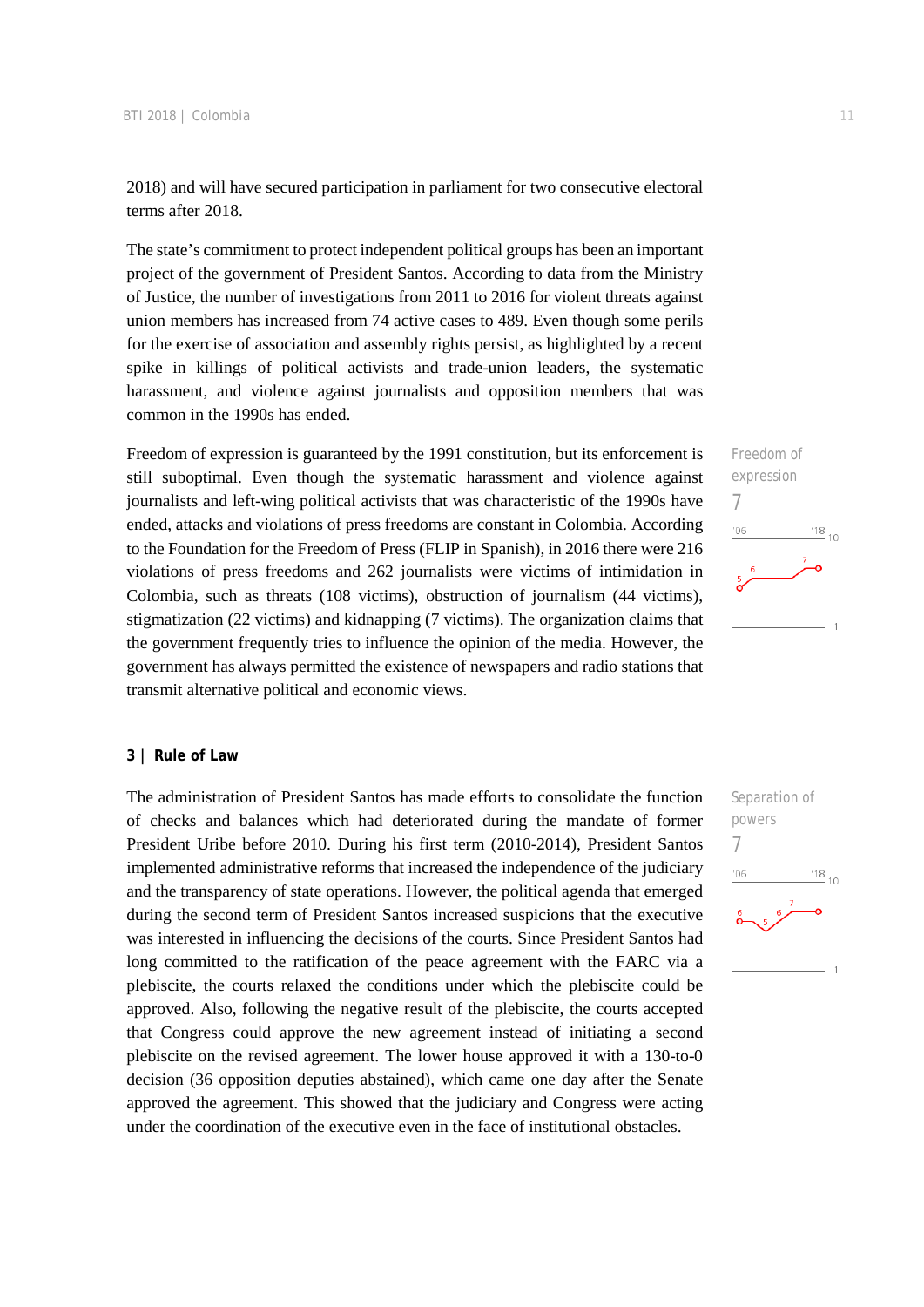President Santos has undertaken special efforts aimed at mending the relationship between the executive and the judiciary that had deteriorated during the administration of former President Uribe (2002-2010). Even though the relationship has been re-established to a large degree, this does not mean that the judiciary is now independent. The political opposition, on the contrary, claims that the government has used its influence over the judiciary for political purposes. Cases such as the investigation of former senator Luis Alfredo Ramos, who was eventually found innocent, and Andrés Felipe Arias, the former minister of agriculture who was found guilty of corruption by the Supreme Court of Justice and received a lengthy prison sentence before fleeing to the United States, are presented by the opposition as examples of a political witch-hunt against high-ranking followers of former President Uribe.

The removal of Jorge Pretelt, as a Constitutional Court judge, and the appointment of Aquiles Arrieta by the court, was deemed a strategic move by President Santos to guarantee that the court will declare the mechanism for ratification of the agreement between the government and the FARC constitutional. At the end of 2016, the media and other analysts discussed the need for a reform of the mechanism for appointing judges of the courts. Since some judges are nominated by the president of Congress, there might be perverse incentives that undermine the independence of the judiciary.

On the other hand, in August 2016, Nestor Humberto Martínez, former minister of President Santos, took office as the new attorney general. Some sectors have questioned his independence and possible conflict of interest, given his close ties to the president, the Vice-President Germán Vargas Lleras and prominent companies, which are involved in active lawsuits.

For most citizens, the perception of the judicial system's efficiency is negative. In the Latinobarómetro 2015, 37% think that the judiciary performs in a deficient way and 18.5% believe it is very deficient. A lack of infrastructure, personnel and transparency prompt the perception among citizens that the judicial system does not deliver.

The prosecution of office abuse is a generally respected principle. Nonetheless, corruption is a resilient attribute of Colombian politics. Some state agencies are plagued by corrupt practices, the mishandling of resources and nepotism, among other issues. Moreover, many local politicians employ illegal means to ensure election to public office. The Santos government has struggled to address these abuses, and entities such as the Supreme Court of Justice have been especially proactive during the period under review. The most recent example involves the former governor of the department of La Guajira. Governor Oneida Pinto was elected in 2015, but the State Council removed her from the post arguing that there were administrative deficiencies in her campaign. This shows an improvement in the system, which in the past would not have removed her from the post.



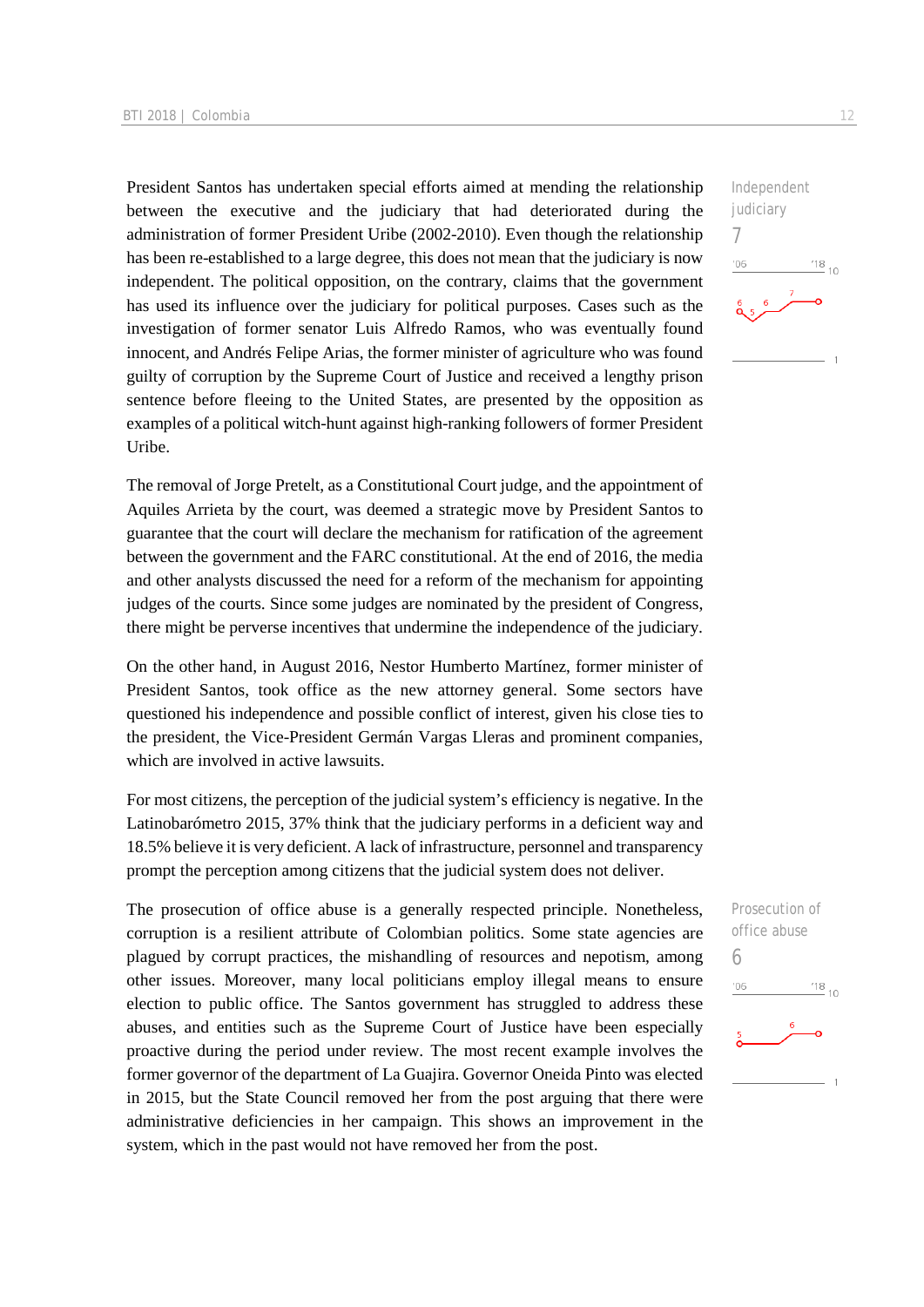Officeholders who abuse their positions and engage in corruption are generally prosecuted, yet they sometimes are able to slip through political, legal or procedural loopholes to avoid prosecution. Some members of the opposition and public opinion, in general, have raised concerns when considering imposed sentences for office abuse, arguing that sentencing tends to be too lenient in comparison to the crimes committed.

The recent peace process with the FARC has had a positive impact on the protection of civil rights. The number of murders and kidnappings steadily declined between 2014 and 2016, according to data from the Ministry of Defense and the National Police, and the number of victims associated with the internal conflict reached a record low in 2016. Even though the situation is better off than in the 1990s, there has been an increase in the murder of social and political leaders since the beginning of the peace talks with the FARC and after the signing of the peace accord. According to a report by the Institute of the Peace and Development (Instituto para el Desarrollo y la Paz INDEPAZ), in 2016, 117 social and human-rights activists were murdered, and five were victims of forced disappearance. Between signing the peace accord and the end of January 2017, 40 leaders have been assassinated. This situation is not incidental and poses a significant threat to the implementation of the peace accord, and the future of opposition groups and transitional justice.

The signing of the peace agreement allows for a change in the focus of civil rights from the conflict zones to the cities. In this context, the government has addressed some pressing issues such as the violence perpetrated by the so-called criminal gangs (BACRIM In Spanish), the threats against the freedom of the press, the consequences of forced displacement and poverty. One example of a problem related to civil rights and associated with the internal conflict is the overcrowding of jails. According to data from the National Penitentiary Institute (INPEC in Spanish), the level of overcrowding in 2016 was 54.5%, and some prisons reach a level of 400%.

According to data from the Colombia Diversa Institute included in the 2015 Report of Violence Against LGBT People in Colombia, violence and discrimination based on gender and sexual orientation has increased. In 2015, there were 110 LGBT members murdered and 39% of the cases were motivated by prejudices against sexual orientation or gender identity.

### **4 | Stability of Democratic Institutions**

The 1991 constitution established the administrative decentralization of the Colombian state, which allowed regional and local governments to formulate their own public policies under legal and constitutional terms. At first, this new form of local administration created frictions among the different levels of government and posed obstacles for control agencies which, in turn, hindered the performance of democratic institutions. However, since Alvaro Uribe's presidency (2002-2010),

Performance of democratic institutions

7

Civil rights 6  $106$  $\frac{18}{10}$  10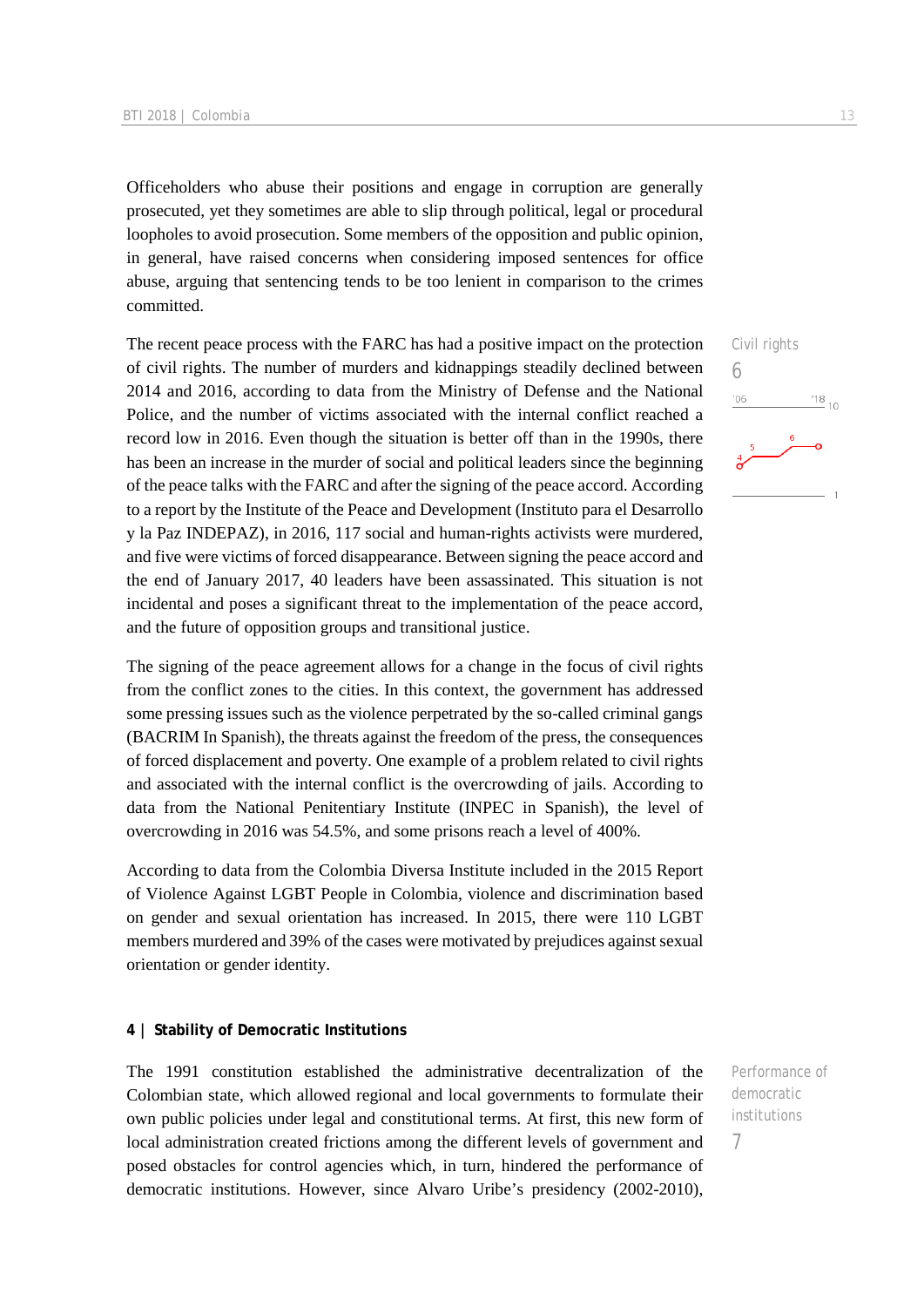national, regional and local levels of government started to perform in a more coordinated fashion, and President Santos has consolidated this trend. Reforms in public administration that increased the transparency of administrative decisions helped, too.

The perception that citizens have about the efficiency of Congress is divided. According to 2015 Latinobarómetro data, 38.6% say that the work of Congress is deficient and 14.1% think it is very deficient, while 31.3 % say that it is good and only 2.1 % think that it is very good. This rather negative perception is the result of multiple scandals and intrigues that have characterized Congress in the past. For example, the "para politic" scandal which highlighted the close political, economic and personal relations between various congressmen and illegal armed groups in addition to the long-standing influence that economic groups and lobby agencies had over members of Congress.

The judiciary, in general, is able to act, even if the executive branch has some influence over its decisions. During Alvaro Uribe's presidency, the relationship between both branches was characterized by confrontation. While President Santos has certainly improved the relationship, it is now sometimes regarded as too close. During the period under review, there were suspicions of the influence of the executive branch on judicial decisions, especially in the case of the constitutional analysis of the plebiscite used for the ratification of the peace agreement between the government and the FARC.

Colombia has had a robust democracy since the 1950s, with regular and free elections, and only minor threats to the transparency of the elections in peripheral areas committed by illegal armed actors. The most visible figures of the political scenario agree that democracy is the best way to organize society (and according to the 2015 Latinobarómetro data, 55.4% of citizens support democracy and 77.1% are satisfied with the way in which democracy works). During the period under review, the only relevant actors that did not accept the legitimacy of the democratic institutions were the guerrillas (FARC and ELN) and remains of the right-wing paramilitary militias. The paramilitaries were officially demobilized in 2005 and, even though criminal gangs emerged in their aftermath, the political threat per se disappeared.

The 2016 peace agreement created a chance for the FARC to manifest their commitment to the legitimacy of the democratic institutions, for example, by accepting that the peace accord would first be ratified by plebiscite and then by Congress after it was rejected by a small majority. This exercise of democratic legitimization demonstrated that the FARC were now ready to participate in the normal operation of a democratic polity.



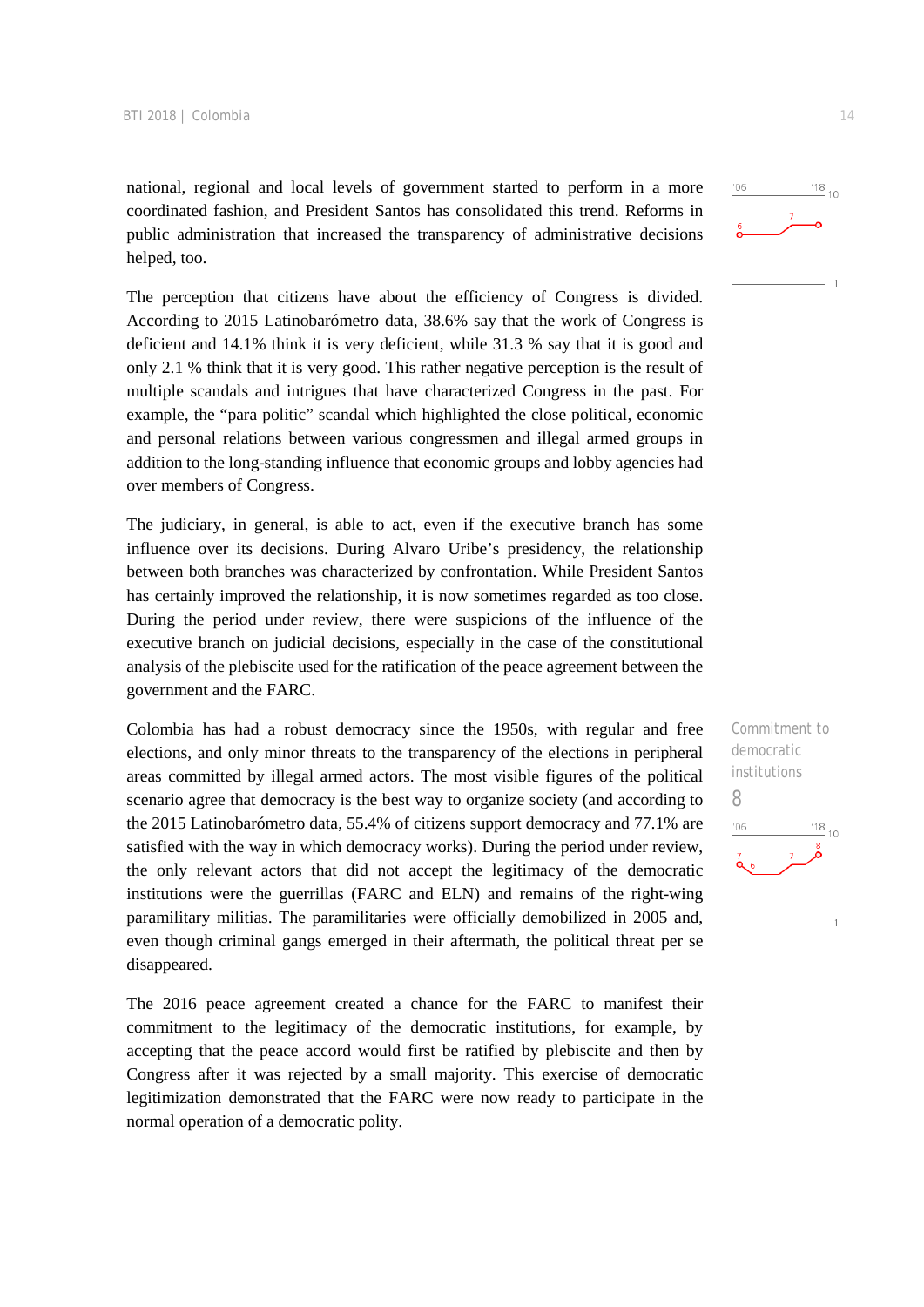### **5 | Political and Social Integration**

During most of the political history of Colombia, only two political parties were in charge of articulating the demands of its citizens: the Liberal and the Conservative parties. This political structure was functional for politicians but not so much for the citizens who felt that they did not have any real influence on the decisions taken by the government. The 1991 constitution included a reform that allowed new parties and independent political movements to participate in elections for political offices. From 1991 until 2003, according to data from national authorities, the number of parties increased from 2 to almost 1,000. A series of political reforms after 2003 increased the requirements for the creation and participation of political parties, and by 2016 the number was down to 20 parties and movements in Congress.

One of the main criticisms of the Colombian party system is its dependency on socalled caudillos (political strongmen). During the period under review, one of the most important political parties was the Democratic Center (Centro Democrático in Spanish) which was created around the figure of ex-president and current Senator Alvaro Uribe in 2014. The party of President Juan Manuel Santos, the U Party (Partido de la U in Spanish), was also created in 2005 around the figure of Alvaro Uribe with the sole purpose of assembling politicians supporting his re-election. Other parties, such as Cambio Radical (created around the figure of current vicepresident Germán Vargas Lleras) or Opción Ciudadana, share that characteristic: they are short-lived parties that do not have strong ideological roots, and are not supposed to articulate and aggregate social interests. The Latinobarómetro data for 2015 shows that 50% of the citizens do not identify with any political party.

During the period under review, polarization has increased. Even though there is a plurality of political parties, the general impression is that politics is divided between parties that support and oppose the peace agreement. It is expected that the national elections in 2018 will be determined by this polarization. At the same time, it is not expected to recede since voter volatility is very low – those who supported President Santos in 2014 are the same that support the peace agreement and that will support the government's presidential candidate in 2018.

Since the 1950s, the Colombian political elites constructed and preserved a political system in which the only mediation between society and the state were (two) political parties. Cooperative associations such as labor unions and students' associations have been common, but have had little impact on the formulation of public policy and were mostly excluded from the political arena. With the changes introduced by the 1991 constitution, most of these associations became political parties – a transition that emphasized the idea that the legitimate link between society and the political system were parties. However, some associations continue to persist as such. They range from community organizations, active at the local level, to unions of public



 $\frac{18}{10}$  10

Party system

5

 $06'$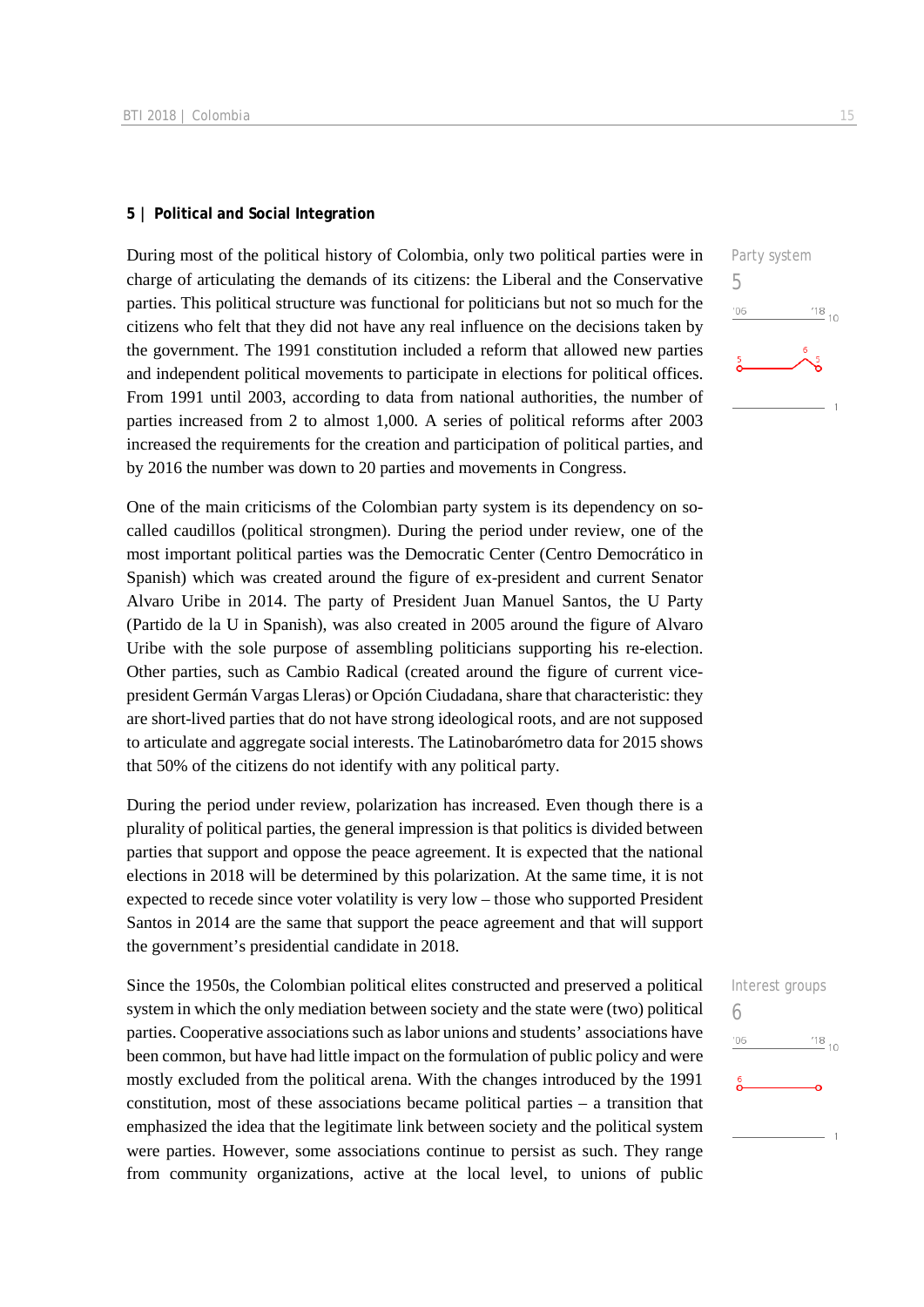enterprises. The latter are very active when it comes to attempts of privatization, but their influence is rather limited.

During the period under review, the peace agreement between the government and the FARC included a chapter that calls for an increase in the participation of cooperative associations, especially in the formulation of local and regional public policy. This was considered an important step in order to balance the influence that economic interest groups have in arenas such as Congress and the executive branch. To ensure the safety of these associations and groups that may now emerge following the peace accord remains a challenge. Especially in areas where criminal actors are present or which are under dispute due to economic projects or the victims' land restitution program.

According to data from the 2016 Latinobarómetro, 54% of Colombian citizens agree that democracy is preferable to any other system of government, the same percentage as the Latin American average and a similar level since 2011. Asked the "Churchillian question," 73% of Colombian citizens agree that even though democracy has some problems, it is the best system of government available (Latin American average: 75%). This trust in democracy is a positive sign given that, according to Latinobarómetro, 82% also think that the country is governed by and in the interests of a small group of powerful people. On the other hand, 44% of Colombians would accept a non-democratic government if this would resolve the economic problems, which is again close to the Latin American average (47%). Even though Colombians are fully aware of the fact that there is corruption and nepotism in the political system, 63% are confident that democracy will eventually correct these problems (Latin American average: 61%). However, when asked (Latinobarómetro 2015) if they work with a political party or a candidate in order to influence the formulation of public policy, only 9.5% say that they do it frequently, while 72.8% say that they never engage in that kind of behavior. Colombians like to talk about politics, but they rarely want to force their opinions on other people. The Latinobarómetro 2015 data suggests that only 15% of citizens frequently try to change the opinion of people that they talk to. As a result, Colombians do support and approve of democracy, but feel that they are excluded from its procedures and do not want to participate in the formulation of public policy. This is at best a passive approval of the democratic system.

Regarding solidarity and trust, according to the Latin American Public Opinion Project (LAPOP) 2014 data, 43.17% of those surveyed consider their community as "somewhat trustworthy," and 26.7% as "highly trustworthy." This shows that most of the citizens hold some degree of interpersonal trust. On the other hand, according to Latinobarómetro 2015 data, to the statement "generally speaking, would you say that you can trust most people or that you can never be too careful in dealing with others" most of the respondents stated that you can never be too careful enough in



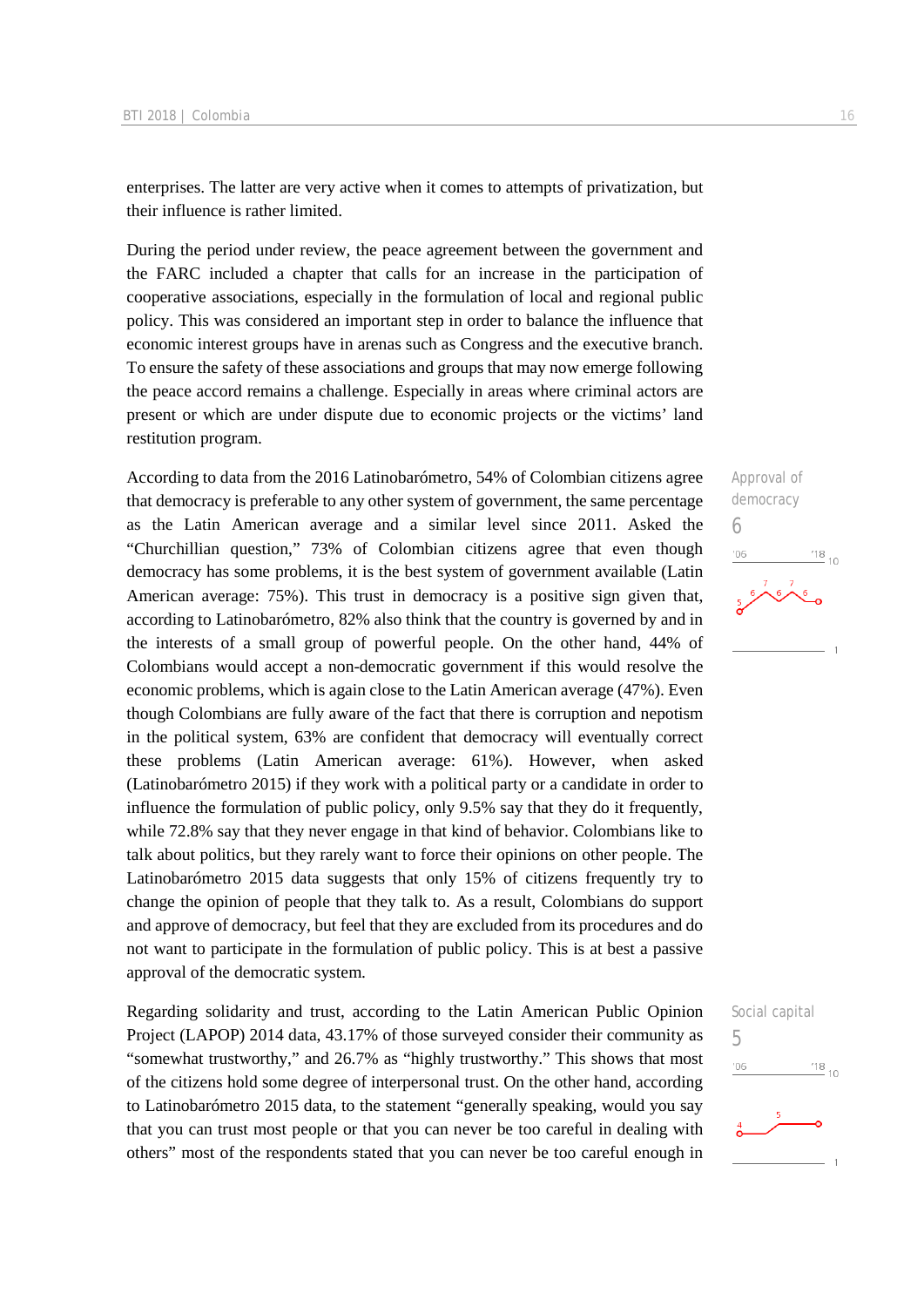dealing with others (82.5%), while 16.7% supported the idea that you can trust most people.

During the period under review, the government emphasized the importance of the construction of social capital, especially in peripheral areas of the territory, in order to stimulate the consolidation of democracy and economic development. These efforts were conserved in several chapters of the peace agreement between the government and the FARC, and consider the integration of citizens in the formulation of local and territorial policy. One of the features of the peace agreement is that it gives paramount importance to agrarian problems and tries to correct these problems by restoring communal property rights. This is deemed an important step in the (re)construction of social capital, especially among those communities that suffered the most from the consequences of the armed conflict.

### II. Economic Transformation

### **6 | Level of Socioeconomic Development**

According to data from the 2015 Latinobarómetro, 77% of Colombian citizens feel that there is no equality of economic opportunities. Moreover, 67% agree with the statement that there is no equality of opportunity when it comes to finding a job. These results show that Colombia is a society in which a significant proportion of the population feels excluded due to its origins or wealth.

The empirical data confirm this picture: Inequality is still one of the highest in the world (Gini Index 0.535 in 2014, in Latin America second only to Haiti) and poverty remains widespread with 13.2% of the population living on less than \$3.10 a day. Moreover, the Multidimensional Poverty Index calculated by the National Department of Statistics (DANE, in Spanish) shows that the incidence of poverty is consistently higher in rural areas compared to urban areas. Even though in recent years the data have shown some improvement, especially related to the provision of public goods, people living in rural areas endure harsher conditions of life.

According to United Nations Development Programme (UNDP) report on Colombia of 2011, Colombia's Gini coefficient for land is 0.85, one of the worst not only in the Latin American region but the world. One of the main causes of Colombia's high inequality is its rural economy model, in which 1.15% of the population own more than 52% of the land property. This problem was confirmed by the map of the distribution of rural property in Colombia published by the Agustin Codazzi Geographic Institute in 2012, according to this, the GINI coefficient in Colombia is 0.863.

#### Question Score

### Socioeconomic barriers 5 $^{18}_{-10}$  $06'$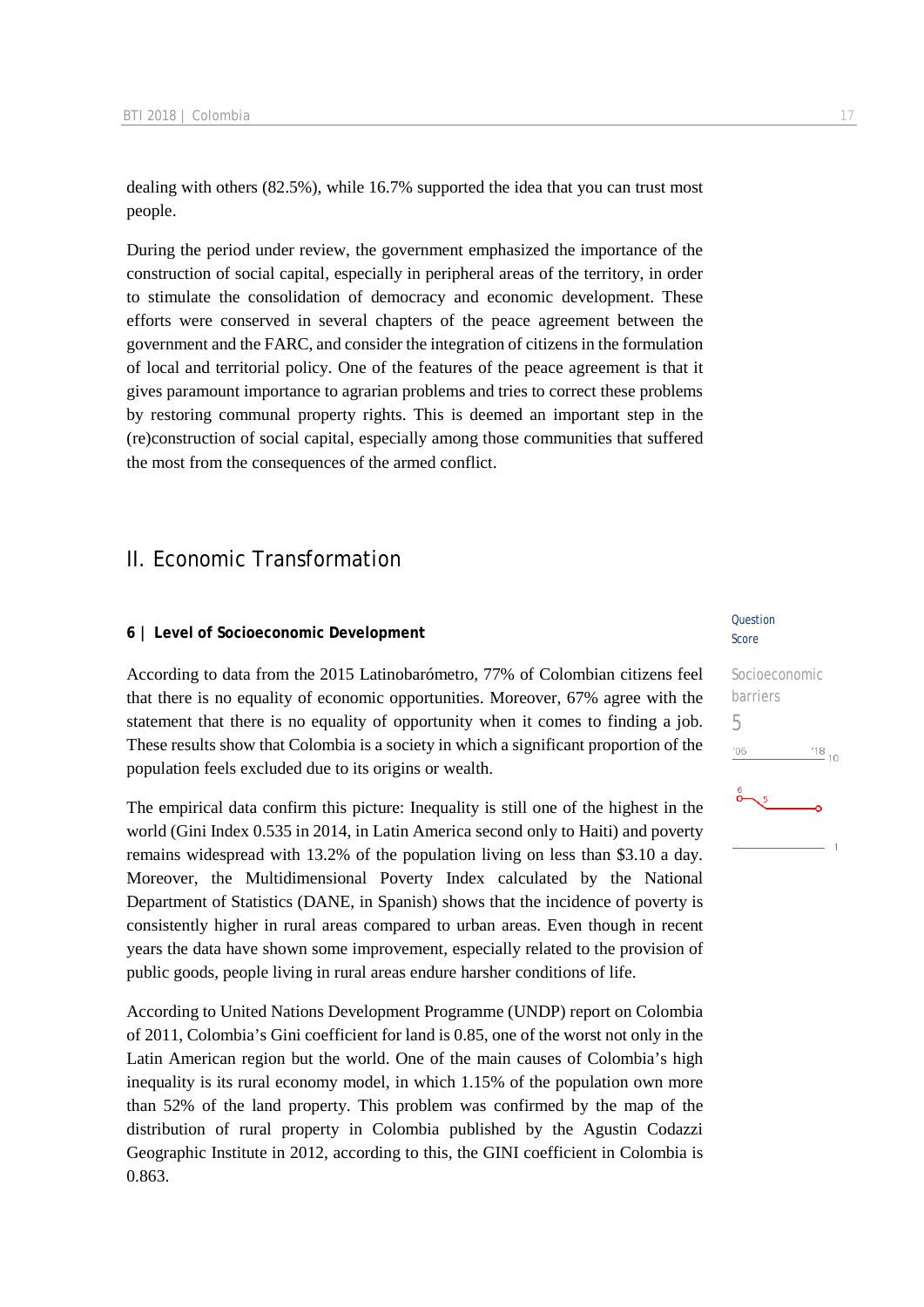In the Human Development Report 2015, Colombia's Index score was 0.720. The country ranked 97 out of 188 countries, below the Latin American average of 0.748. The data shows that in 2015 life expectancy at birth was 74 years, an increase of three years since the year 2000, and the expected number of years of schooling was 13.5 compared to 11.5 in the year 2000. Nonetheless, the report highlights that there is a clear rural-urban divide in the country: in the cities, the indicators perform much better. The Gender Inequality Index score was 0.429 in HDR 2015.

| <b>Economic indicators</b> |               | 2013       | 2014       | 2015          | 2016       |
|----------------------------|---------------|------------|------------|---------------|------------|
| <b>GDP</b>                 | \$M           | 380191.9   | 378195.7   | 291519.6      | 282462.5   |
| GDP growth                 | $\%$          | 4.9        | 4.4        | 3.1           | 2.0        |
| Inflation (CPI)            | $\%$          | 2.0        | 2.9        | 5.0           | 7.5        |
| Unemployment               | $\frac{0}{0}$ | 9.7        | 9.2        | 9.0           | 9.9        |
| Foreign direct investment  | % of GDP      | 4.3        | 4.3        | 4.0           | 4.8        |
| Export growth              | $\%$          | 5.2        | $-1.5$     | 1.2           | $-0.9$     |
| Import growth              | $\%$          | 6.0        | 7.9        | 1.4           | $-6.2$     |
| Current account balance    | \$M           | $-12347.3$ | $-19435.0$ | $-18780.4$    | $-12541.1$ |
| Public debt                | % of GDP      | 37.8       | 43.7       | 50.6          | 50.2       |
| External debt              | \$M           | 89720.4    | 101375.8   | 110875.4      | 120282.0   |
| Total debt service         | \$M           | 9931.6     | 14851.1    | 13948.2       | 13421.4    |
| Net lending/borrowing      | % of GDP      | $-5.6$     | $-6.9$     | $-4.0$        |            |
| Tax revenue                | % of GDP      | 14.1       | 15.0       | 15.1          |            |
| Government consumption     | % of GDP      | 17.7       | 17.9       | 18.6          | 18.4       |
| Public education spending  | % of GDP      | 4.9        | 4.7        | 4.5           |            |
| Public health spending     | % of GDP      | 5.2        | 5.4        | $\frac{1}{2}$ |            |
| R&D expenditure            | % of GDP      | 0.3        | 0.3        | 0.2           |            |
| Military expenditure       | % of GDP      | 3.3        | 3.1        | 3.1           | 3.4        |

Sources (as of October 2017): The World Bank, World Development Indicators | International Monetary Fund (IMF), World Economic Outlook | Stockholm International Peace Research Institute (SIPRI), Military Expenditure Database.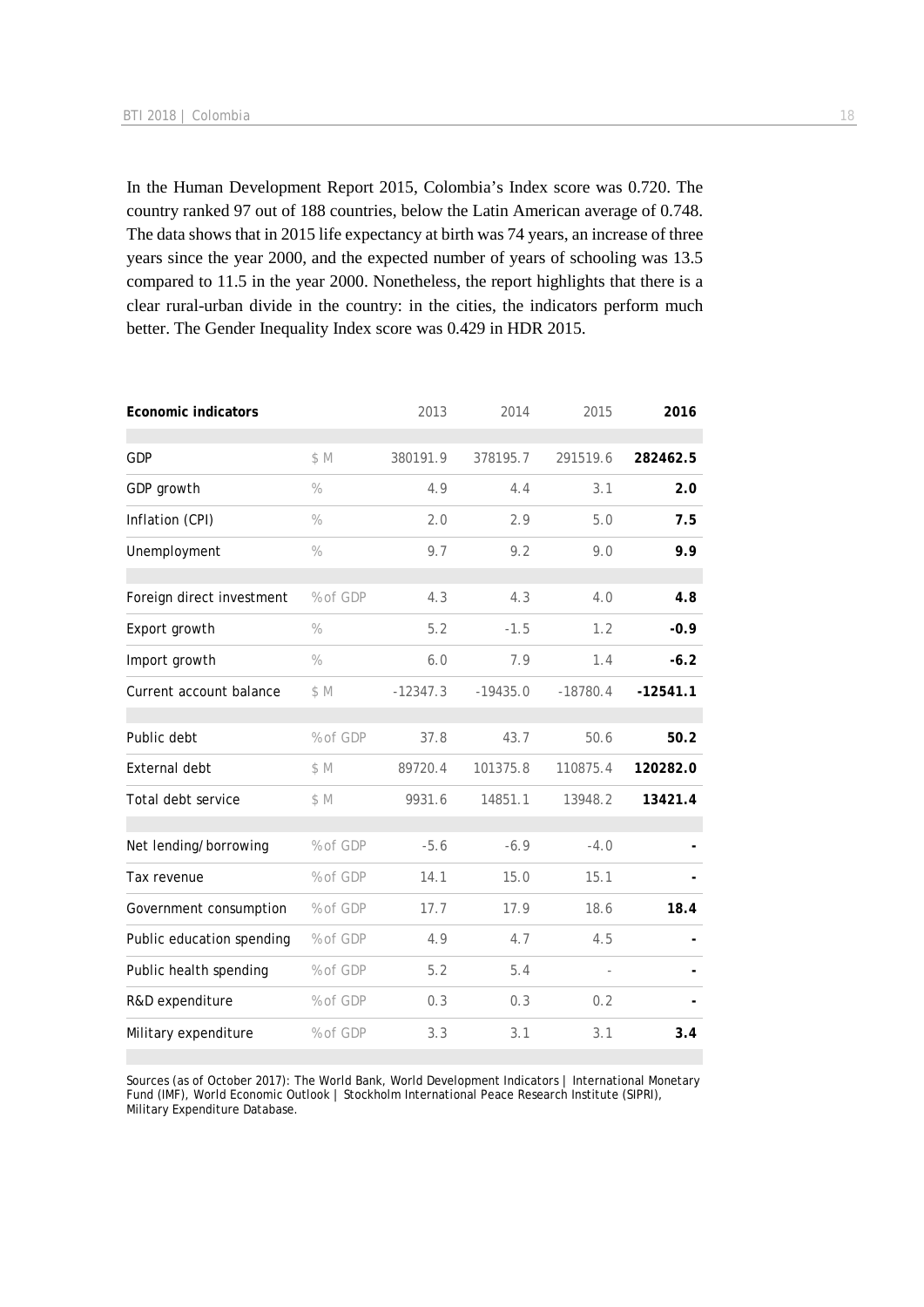### **7 | Organization of the Market and Competition**

The Colombian government has undertaken significant efforts to increase marketbased competition in the economy. Several reforms from the 1991 constitution onwards have created institutions that oversee free competition, such as the Superintendence for Industry and Commerce (SIC, in Spanish), and a myriad of laws codifying economic practices.

According to the 2017 World Bank Doing Business Report, Colombia ranked 53 out of 190 countries (a loss of two positions since 2015) with a score of 70.92, well above the regional average score of 58.75. The report highlights the importance that the Colombian government gives to the results of these reports when designing and evaluating business regulations and policy, which are expected to have a positive impact on economic performance and competitiveness. The World Economic Forum's Global Competitiveness report for 2015 to 2016 placed Colombia 61 out of 140 countries with a score of 4.3/7.0, an improvement of five positions since the last report. Colombia kept position 61 out of 138 countries in the 2016 to 2017 report with the same score. The report cites tax rates and corruption as the most problematic factors for doing business, followed by inadequate infrastructure and inefficient government bureaucracy.

Against the limitations posed by an array of weak public institutions constantly undermined by corruption scandals, market-based competition has been fostered in recent years with government initiatives in areas such as education, transportation, and research and innovation. Moreover, price controls are absent as a public policy and there is no apparent discrimination based on nationality, size or type of business ownership (private or public).

However, despite the government's efforts to improve market-based competition, the large size of the informal sector remains a significant obstacle. The latest available report of the National Statistics Department (DANE in Spanish) informs that this sector reached 48.7% in 2016.

The legal framework for Colombia's anti-monopoly policy is long standing. The Superintendence of Industry and Commerce (SIC) is in charge of preventing monopolies, predatory pricing, and so on. Other institutions are focused on specific sectors, but pursue investigations jointly with the SIC. Broadly speaking, these institutions satisfactorily identify and prevent the uncontrolled expansion of cartelistic structures. A further improvement has been the reform of Colombia's leniency regime (Decree 1523) of July 2015 as an effort to improve whistleblowing regarding price-fixing and cartelistic behavior. In the period under review, the SIC investigated and dismantled a cartel of paper products created by three big companies.

Market-based competition 7  $06'$  $^{18}_{-10}$ 

### Anti-monopoly policy 7 $'06$  $^{18}_{-10}$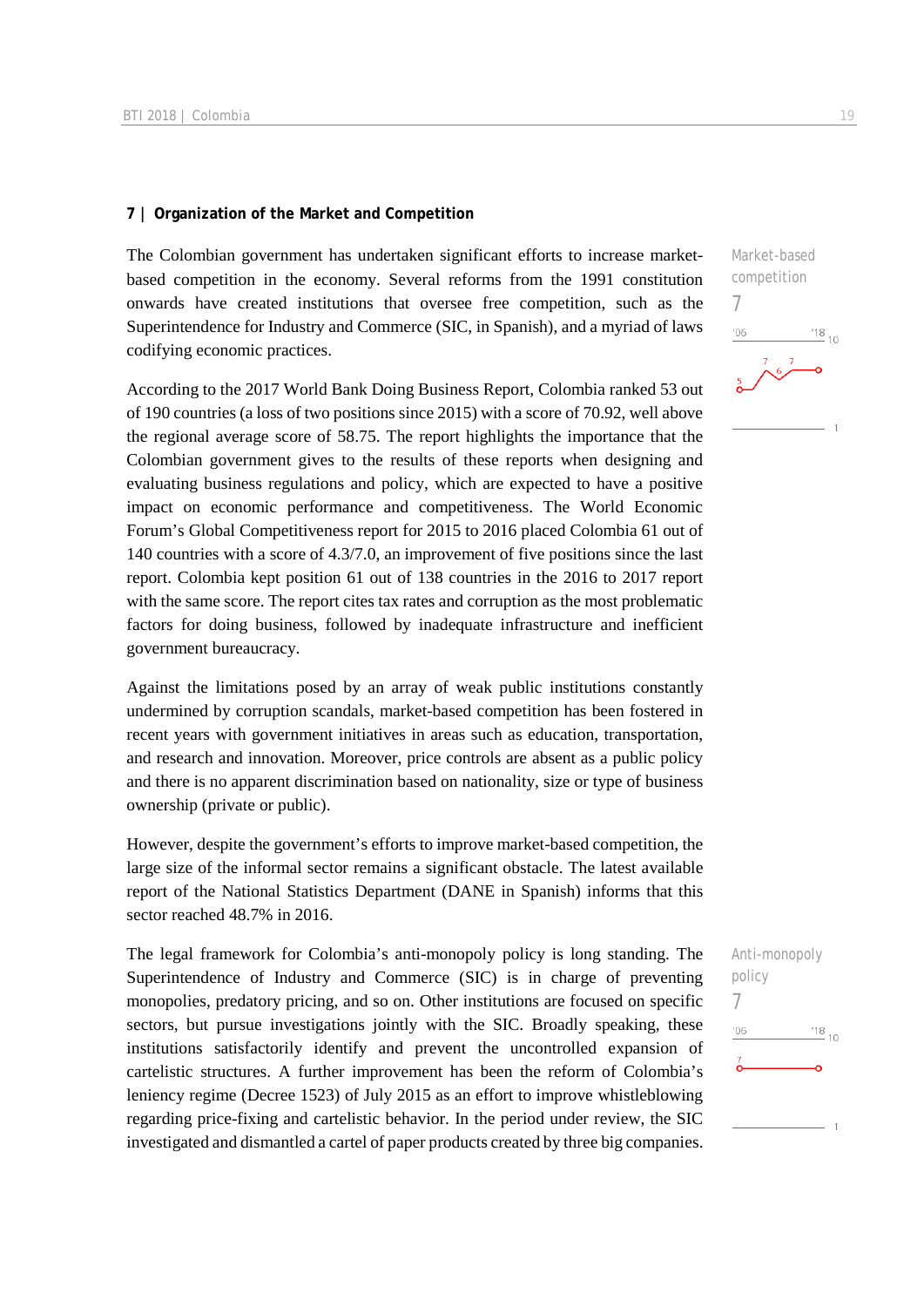An OECD assessment of Colombia's competition law and policy published in 2016 confirms the relative strength of the country's anti-monopoly policy but also suggested several improvements in order to bring Colombia into closer conformity with OECD standards (such as the further improvement of the SIC's leniency program, the pre-merger notification system, the problem of uncontrolled conglomerate mergers, or the public procurement system). A legislative proposal developed by the SIC and pending before Colombia's Congress contains a variety of provisions addressing many of the OECD recommendations.

The Global Competitiveness Report 2016-2017 ranks Colombia somewhat in the midfield concerning effectiveness of anti-monopoly policy (69 out of 138 economies with a score of 3.7).

The liberalization of foreign trade was the cornerstone of the economic reforms that began in the early 1990s during President Gaviria's administration. Tariffs were drastically reduced and imports were largely liberalized. During the administration of Alvaro Uribe (2002-2010), the government fostered economic liberalization by reducing burdensome custom procedures and improving infrastructure and port operations. President Juan Manuel Santos has continued this process and increased the emphasis on transport infrastructure. However, the World Bank's Doing Business Report for 2017 states that Colombia ranks 121 out of 190 economies on ease of trading across borders. Colombia has a score of 62.83, below the regional average of 68.26, which reflects the limitations in terms of infrastructure that, in turn, have a negative impact on the timing and costs of trade.

On the other hand, the 2016 Index of Economic Freedom lauded Colombia for its strong economic fundamentals, including openness to global trade and finance with rather high scores concerning trade freedom (81.6) and investment freedom (80). It ranked the country 33 out of 178 countries with a score of 70.8. The report states that one of the dimensions in which Colombia has improved in the recent past has been in reducing corruption. It is expected that in light of the recent Odebrecht and Panama Papers-related corruption scandals, this score will deteriorate.

Colombia has been a member of WTO since 1995.

Banks are the most relevant financial intermediaries in Colombia, and the banking system consolidated at the beginning of the 21st century. A deepening of new financial instruments, specifically the ones contained in the IMF's 1999 Financial Sector Assessment Program, drove the banking sector toward modernization. There are several laws and institutions that regulate different banking activities. In 2005, Law 964 merged the Banking Superintendence with the Stock Exchange Superintendence and gave birth to the Financial Superintendency of Colombia (SFC in Spanish) which, according to an IMF assessment, effectively supervises all financial institutions. The largely independent SFC is in charge of guaranteeing compliance with regulatory requirements and frequently develops policies aimed at



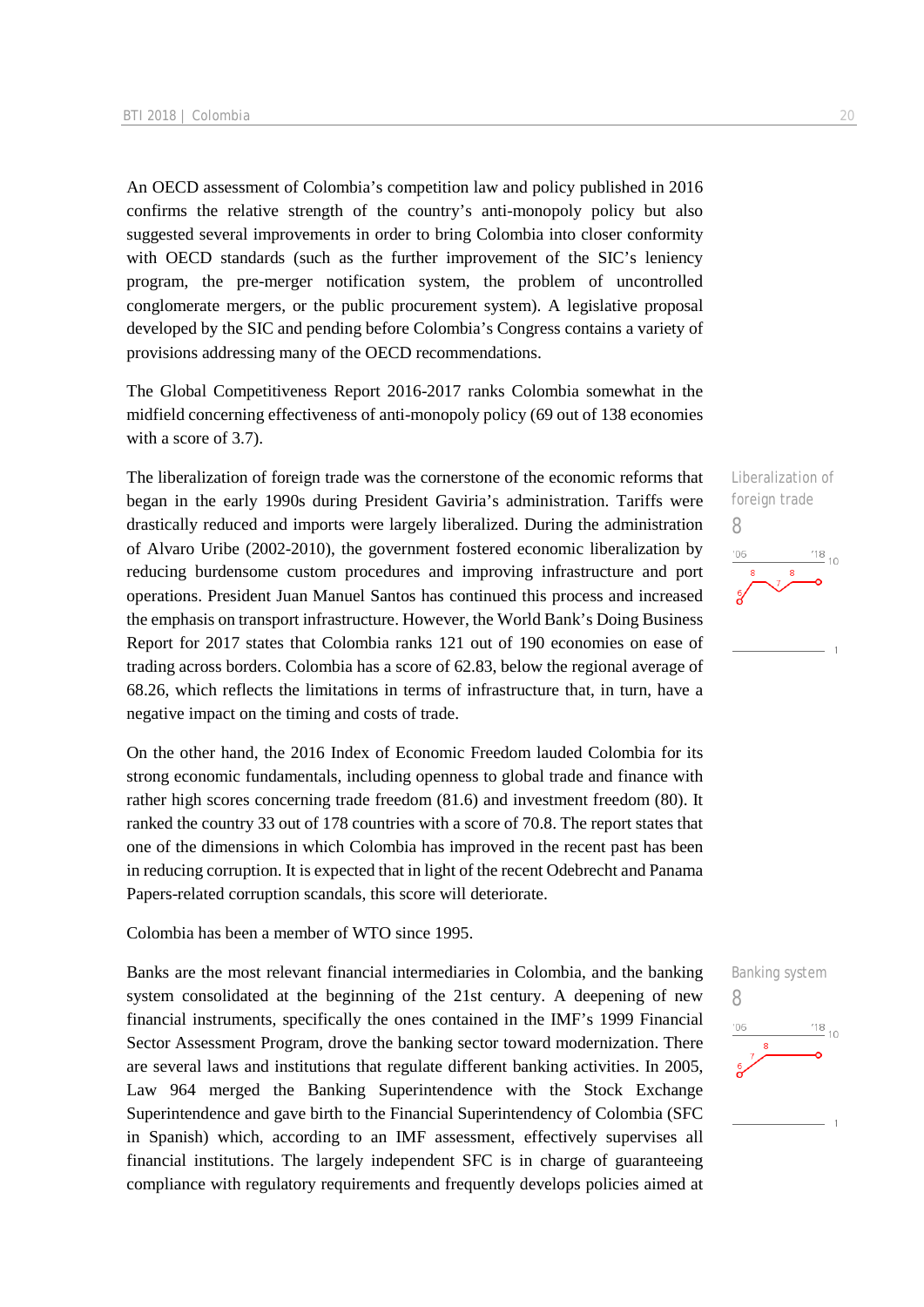combating abusive behavior. Disclosure rules are usually observed, but banks and other financial institutions must provide judicial authorities with information when requested, usually in the fight against criminal activity, such as money-laundering. Non-performing loans are rather low (2015: 2.8%) and the capital to assets ratio above the average of the BTI sample countries at 14.1% in 2015.

The Global Competitiveness Report 2016-2017 ranked Colombia's financial market development as the strongest pillar of its economy, and 25 out of 138 countries. This is due less to its comparatively mediocre efficiency (rank 70) than to its trustworthiness (rank 7), with positive sub-scores for soundness of banks (25) and legal rights index  $(1)$  – the latter indicating the country's adherence to international banking standards.

According to the OECD, however, financial markets in Colombia remain relatively small and shallow. In particular, the banking system suffers high intermediation costs, which constrains access to finance by households and firms.

### **8 | Currency and Price Stability**

The Colombian central bank has undertaken significant efforts to contain inflation since it was granted constitutional autonomy in 1991. Over the past decade, the central bank established an inflation target of between 2% and 4% that was successfully met. However, since 2015 inflation has been above the target rate of 4%. In 2016, the inflation rate was 5.8% and, according to data from the economic thinktank Fedesarrollo, in 2017 it is expected to be 4.3% above the central bank limit for the third year in a row. The government has explained the unexpected increase in inflation by arguing that global climate conditions increased the price of agricultural goods. Fedesarrollo confirmed that this factor has been the main driver of inflation since 2015.

Even though the relationship between the government and the central bank has been mostly cooperative, President Santos asked the board of the central bank to reduce the interest rate in 2016. However, the central bank refused to comply with the requirements made by the president and has kept increasing interest rates.

The decision by the Federal Reserve of the United States to increase the interest rate for the first time since the 2008 financial crisis, in addition to the fall in international oil prices, decreased the inflow of dollars into the Colombian economy. The result was that the Colombian peso has been one of the most appreciated currencies in the world since 2015. The central bank has tried to counter the peso' appreciation by increasing its daily sale of treasury bonds.

Anti-inflation / forex policy 8 $\frac{18}{10}$  10  $06$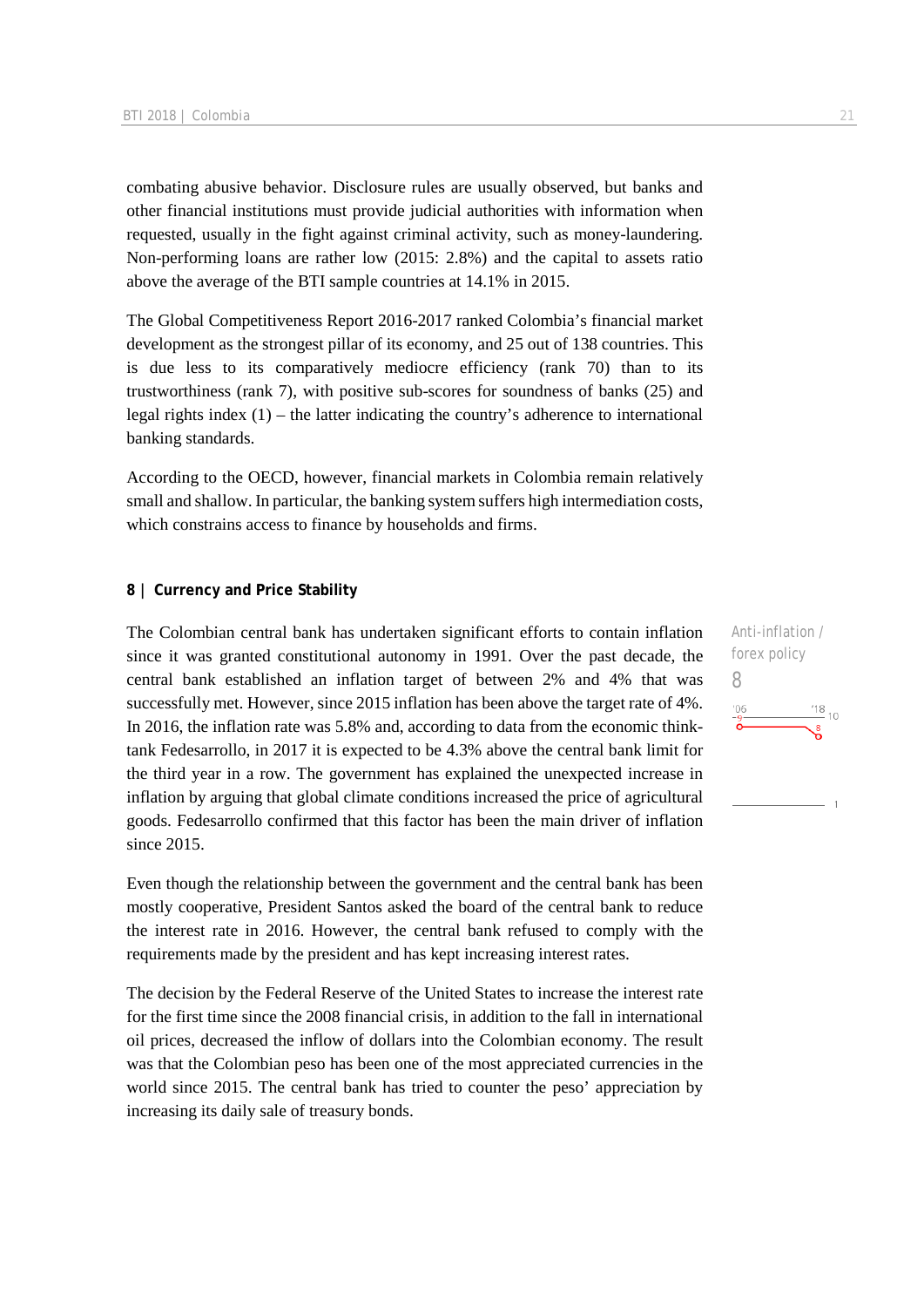Historically, Colombia has been very committed to macroeconomic stability, and several governments have contributed to the country's remarkable record in this regard, at least within the Latin American region. However, negative international economic conditions affected the stability of the Colombian economy. Since Colombia has become an oil-dependent state, the fall in oil prices has reduced public income. The estimated fiscal deficit for 2017 is 3.3% of GDP. However, domestic political conditions prevented the government from cutting public spending. The ongoing peace process with the FARC and the plebiscite for the ratification of the final agreement imposed financial demands on the state.

Public debt stood at 40.5% of GDP at the end of 2016, of which around 80% is longterm debt. Hence, public debt does not represent a significant risk for fiscal stability. However, international observers have stated that the economic situation in Colombia is in danger of becoming problematic. The government responded to this situation by implementing a broad tax reform, finally approved by Congress in late 2016, which increased taxes to reduce the public deficit. However, the tax reform was not as structural as expected and international observers remain cautious about Colombia's economic performance over the next few years.

### **9 | Private Property**

There are two defining features of property rights in Colombia: property rights in cities and property rights in rural regions. In urban areas, the acquisition, benefit, use and sale of these rights are generally well-defined and properly enforced by government authorities. In rural areas, however, the internal conflict has deteriorated the protection and usufruct of property rights. This is particularly acute with regard to resource-rich zones, whose lands lend themselves for the large-scale production of narcotics.

The peace agreement that the government signed with the FARC at the end of 2016 has a special chapter dedicated to resolving the problem of property rights in rural areas. It was included in the agreement as a recognition that the internal conflict has negatively affected the property rights of many people. The agreement proposes the creation of special zones in which property will be shared by indigenous communities. The effects of this plan will have to be monitored over the next years.

The 2017 World Bank Doing Business report highlights the fact that the Santos administration has continued to reduce regulatory complexity and costs, and strengthen legal institutions for the creation of private businesses. However, the report states that most of the entrepreneurs that were consulted about the ease of opening a private business in the country have identified corruption and legal insecurity as the main obstacles for private sector growth.





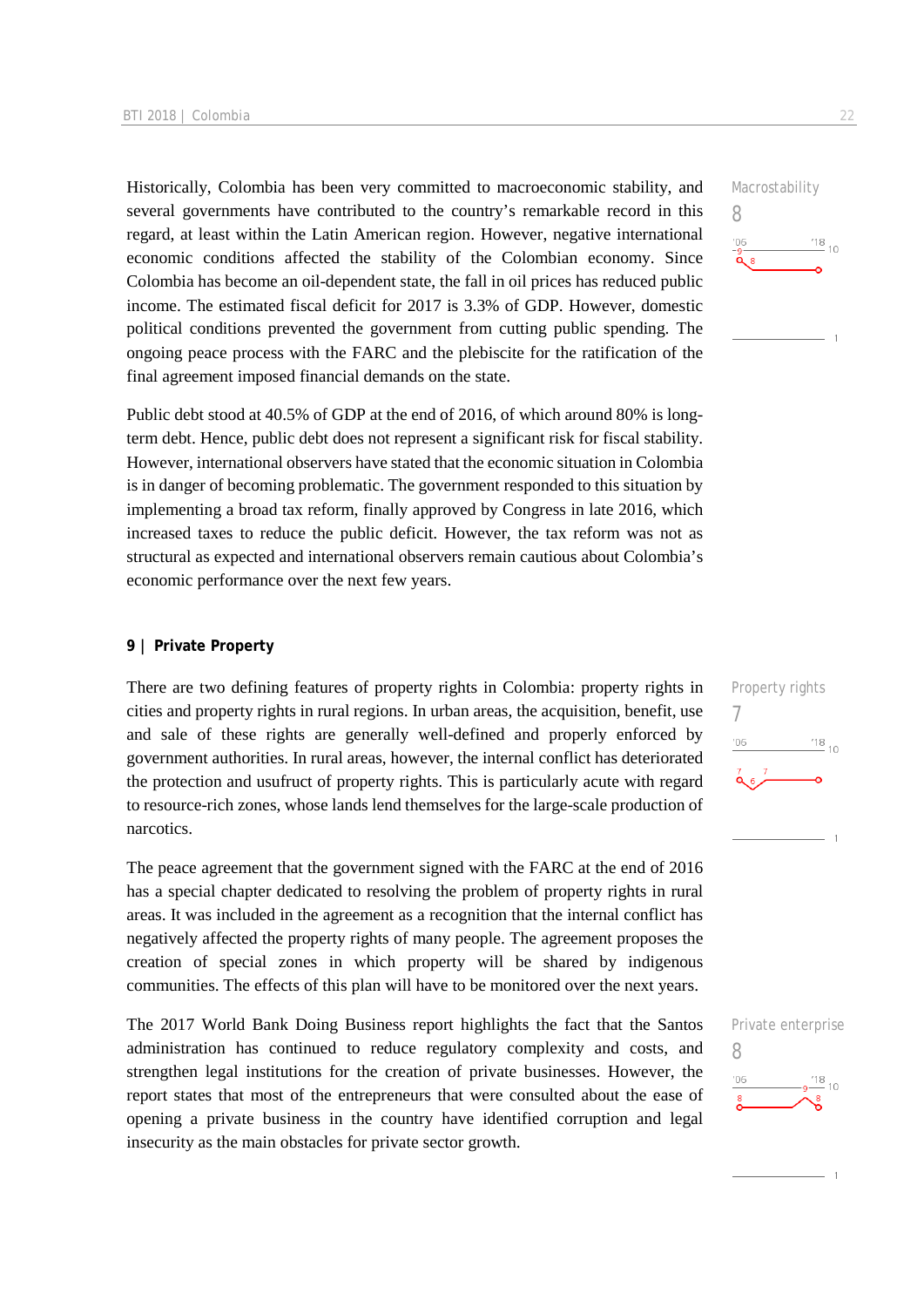Recent economic conditions induced the Santos administration to increase the number of privatizations. In 2016, one of the main state-owned electricity generators, ISAGEN, was offered to be privatized. The process was heavily criticized by the political opposition since only one company proved willing to buy ISAGEN. The opposition argued that this violated all of the market principles of privatization.

### **10 | Welfare Regime**

The Colombian state created a wide social safety net with the 1991 constitution. In order to impose some coherence among all the different programs, the government created the SISBEN (Sistema de Identificación de Potenciales Beneficiarios de Programas Sociales, in Spanish). SISBEN operates by assigning every citizen a score that makes him or her eligible to participate in programs such as Familias in Acción (a conditional cash-transfer program). During the period under review, Simón Gaviria, the director of the National Planning Agency in charge of administrating SISBEN, announced a major reform of SISBEN. The reform program started by identifying the citizens that managed to alter their original score for social benefits.

There are other safety nets focused on health care services. Law 100 of 1993 established a scheme for private health care entities (Entidades Promotoras de Salud, EPS) and divided the welfare system into subsidized and contributory regimes. The contributory regime is made up of people who can afford, through their work income, the costs of health care provision. The subsidized regime, on the other hand, is made up of poor and disadvantaged people and is funded by the government and those in the contributory regime. However, the health care system remains in crisis. In 2013, Congress approved a reform of the welfare system that aimed to increase the control over the budgets of the EPS and to improve the quality of the service in both the subsidized and the contributory regimes. In 2017, following Law 1751 of 2015, the Compulsory Plan of Health will undergo major changes to ensure better access to medications. While the reform strengthens health care provision for the whole population, some experts have warned about the possible risks that the associated increase in expenditure poses to the stability of the health care system.

Even though recent Colombian governments have undertaken significant efforts in order to increase the equality of opportunities across a broad range of areas (economic, political and social), the country remains one of the most unequal in the world. The 1991 constitution prohibits discrimination based on race, gender, religion, language, opinion and so on, and many other provisions seek to protect indigenous groups and Afro-Colombian communities from political and social discrimination. Nevertheless, the main issue is the enforcement of these specific laws.

According to data from the 2015 Latinobarómetro, 53.2% of Colombians feel that opportunities for equal political participation are guaranteed, whereas 44.3% feel that there are no guarantees nor freedom when it comes to political participation. In



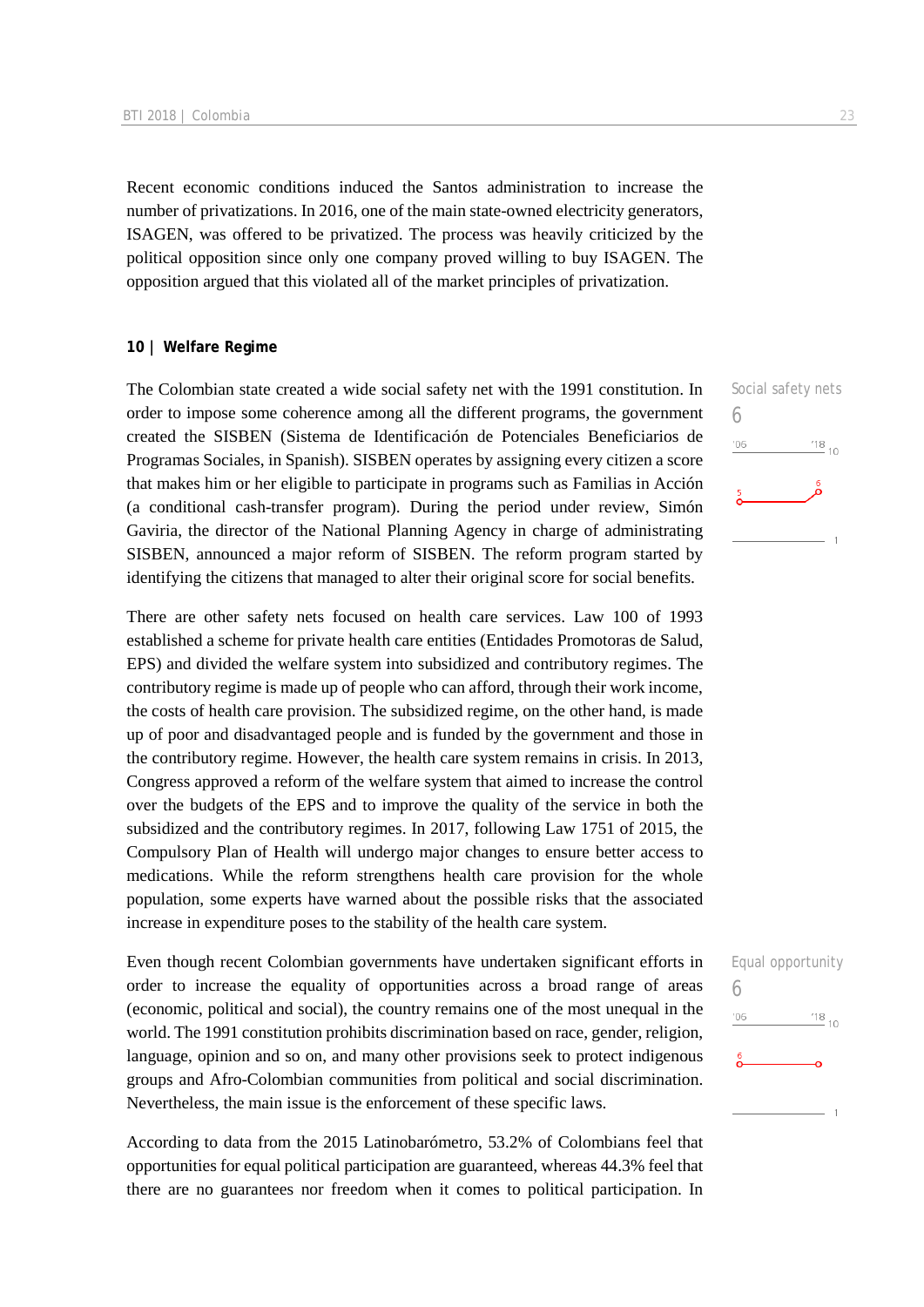addition, 35.4% feel that they are not free to choose their labor profession and 58.5% state that there is no equality of opportunities depending on their race, gender or income. 77% of Colombians feel that there are no guarantees for wealth distribution, which confirms the notion that Colombia is a highly unequal country.

The situation of Colombian women is illustrative, given that their representation in society and politics is still highly unequal. On the one hand, women's access to education has no formal barriers. According to World Bank data, in 2014 the ratio of female-to-male enrollment remained at 97% for primary education, and 109% for secondary school (on comparatively high overall enrollment percentages of 113.7 for primary, 98.8 for secondary and 51.3 for tertiary education).

On the other hand, the Latinobarómetro data shows that 49.2% of Colombians feel that there is no equality of opportunities for women compared with men. Job opportunities tend to be difficult to come by for women. The most recent data, released in June 2016, shows that the rate of unemployment for women stands at 12%, whereas the rate for men is 9%.

The 2016 Global Gender Gap report ranked Colombia 39 out of 144 countries with a score of 0.727, an increase of fourteen positions since 2014. Colombia ranked 28 in economic participation and opportunity, 37 in educational attainment, 40 in health and survival, and 66 in political empowerment. These results show that in the period under review some aspects of gender equality have improved, especially those related to economic opportunities, whereas others related to political participation have remained the same.

#### **11 | Economic Performance**

During the period under review, Colombia's economic performance was consistently poorer than from 2010 to 2014. The data shows that the expected GDP growth for 2016 could be a mere 1.6%, compared with 3% growth expected by the government, and for 2017 it could be below 2 %.

The explanation for this decline in economic performance has several reasons. On the one hand, there is a persistently high budget deficit, sustained by inflexible public spending commitments. For 2016, Fedesarrollo calculated that the budget deficit will be 3% of GDP. On the other hand, inflation has become a major problem for Colombian households and the economic uncertainty prevents households from spending more.

Fedesarrollo runs a regular poll asking households about their confidence in the economy, which at the end of 2016 was considerably lower than at the end of 2015 and the lowest since 2001. In addition, the recent tax reform increased aggregated value taxes, which is expected to negatively impact the willingness of households to consume and invest. Moreover, Fedesarrollo also runs polls inquiring about the

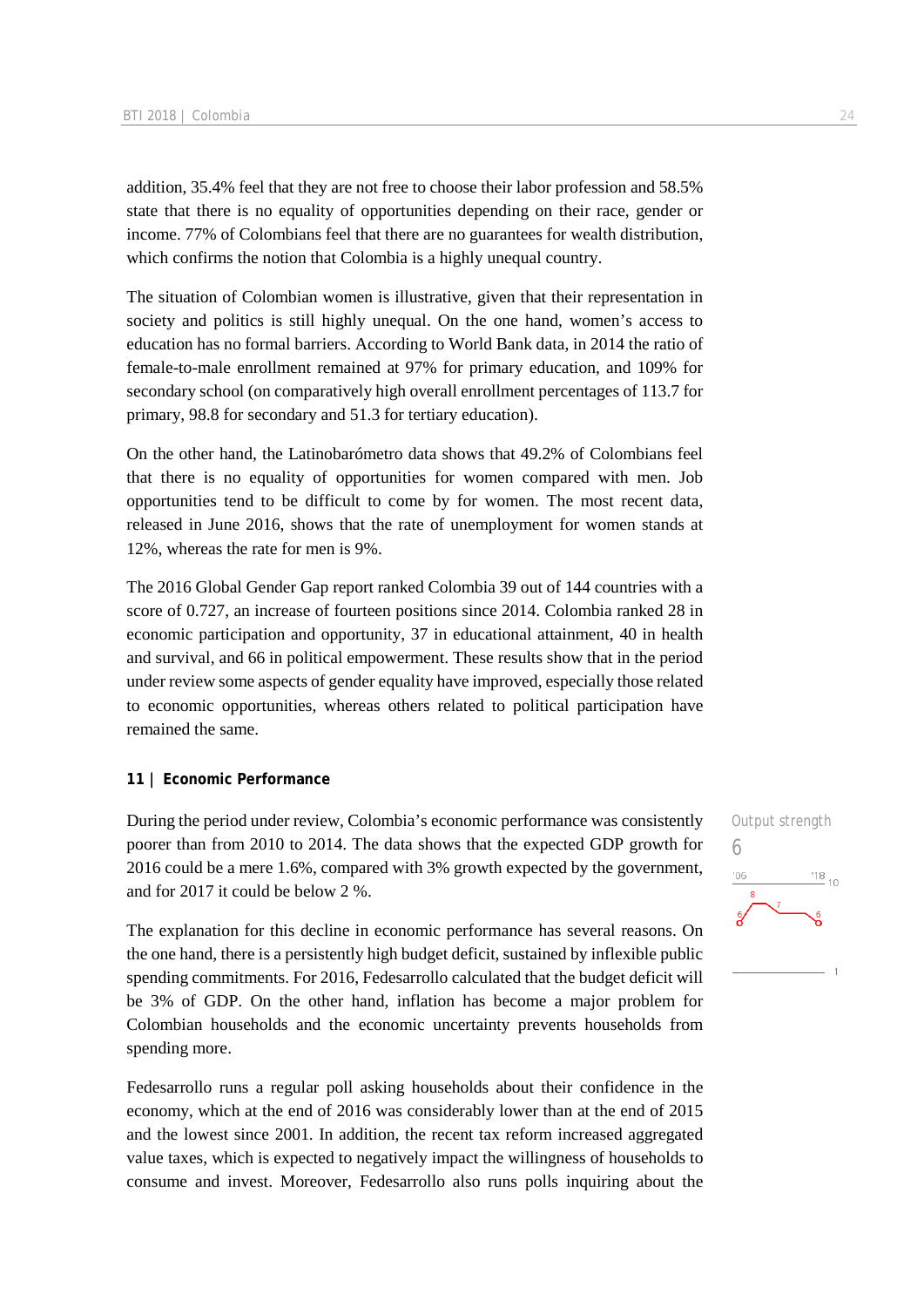confidence of industry, which by the end of 2016 was at its lowest level since 2009. This pattern was also matched by deteriorating confidence in commerce. Unemployment has remained between 10% and 12% since 2004.

Regarding the trade balance, the country has a weak export performance. In 2015, the country registered a trade deficit of \$15.9 billion, while in 2014 the deficit was of \$6.3 billion. There was a small recovery in 2016, which ended with a deficit of \$11.8 billion. The decline in oil prices has been the main reason behind this situation. The high dependence of the Colombian economy on oil export renders the country highly vulnerable to cycles in commodity prices.

### **12 | Sustainability**

Colombia is a biodiversity hotspot, as the country's variety of topographic features enables the existence of a large diversity of fauna and flora. The state has made efforts aimed at the conservation of animals and plants, which are considered among the country's principal assets. The Ministry of Environment and Sustainable Development is in charge of public policy aimed at reducing the impact of economic development on the biodiversity of the country. It promotes the reduction of CO2 emissions and the conservation of protected areas. Under the Santos administration and during the period under review, the ministry has established several environmental goals and has attempted to coordinate local governments in order to achieve them.

One of the most pressing environmental problems over recent years was the negative externalities caused by the oil exploration of the mining industry. In order to tackle this problem, the government of President Santos created the National Agency for Environmental Licenses (ANLA, in Spanish) which is in charge of approving new mining explorations in areas where diversity could be endangered, thus increasing the requirements for the exploitation of mines. In addition, the government created the Protected Areas National System (SINAP, in Spanish) which is in charge of monitoring areas that have a significant environmental value. However, the efficiency of these agencies is hindered by the subordination of environmental protection to economic growth, a weak institutional framework and the lasting impact of the internal conflict on the environment.

In 2016, ANLA issued a license for mining exploitation in the Macarena area, a zone protected by environmental laws and with a significant production of clean water. Senator Claudia Lopez brought the license to public light and called for a debate in Congress in order to prevent exploration. Public pressure finally succeeded with President Santos revoking the license issued by ANLA.

The 2016 Yale University Environmental Performance Index ranked Colombia 57 out of 180 countries worldwide with a score of 75.93, which is a major improvement compared to 2014 when Colombia was ranked 85 worldwide with a score of 63.

Environmental policy 5 $-06$  $^{18}_{-10}$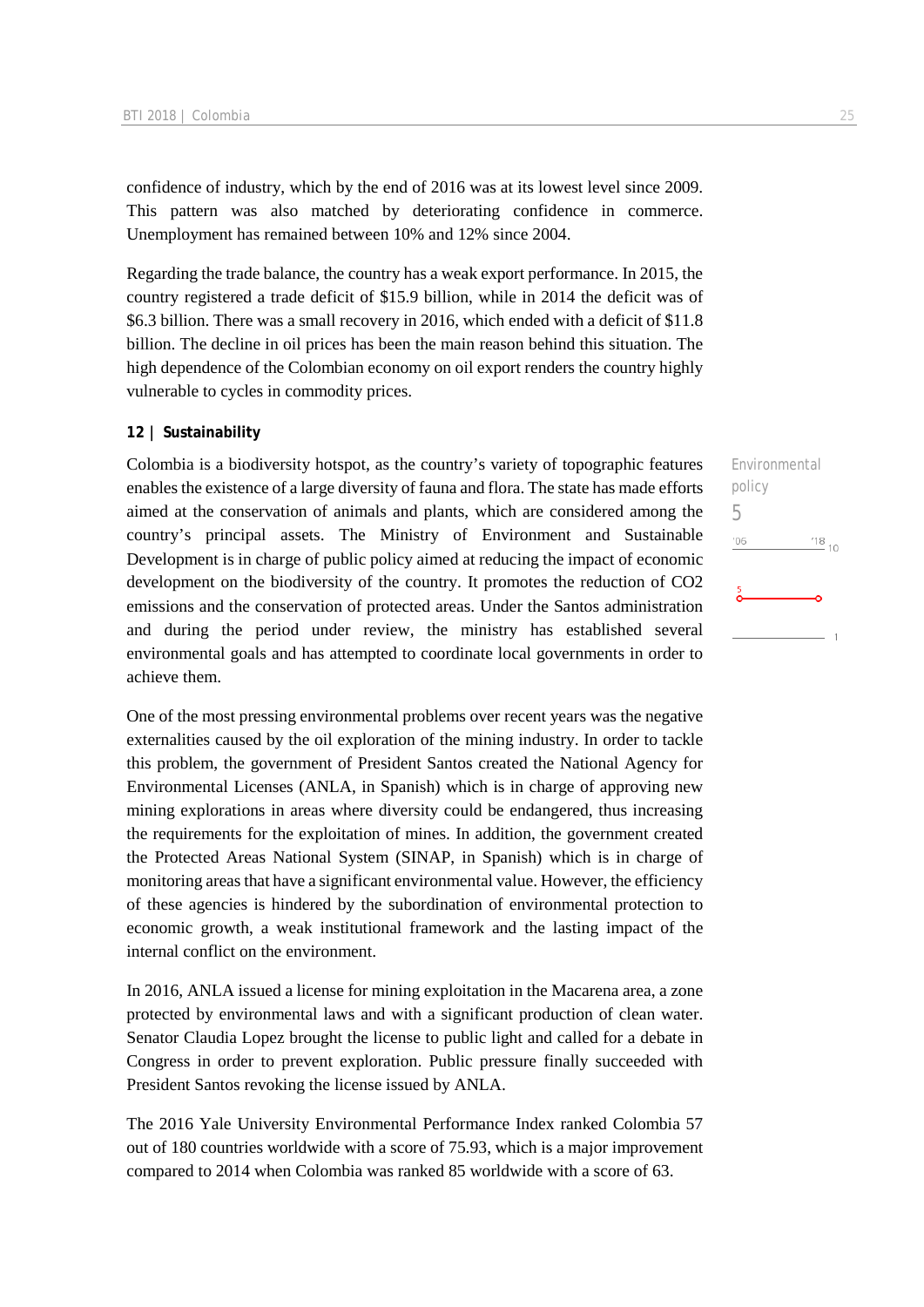Though education spending averaged between 4% and 5% throughout the last decade, there are both persistent qualitative and quantitative problems associated with educational policies in Colombia. On the one hand, even though enrollment rates are at acceptable levels, people living in rural areas often do not have sufficient access to education. In addition, despite increased enrollment in both primary and secondary education institutions, relatively few people have access to tertiary education (reflected in a gross enrollment ratio of 51.3%). The 2016 Global Education Monitoring Report shows that, compared with other low- and middle-income countries, educational attainment in Colombia is highly correlated with wealth and gender: richer males and females are likely to attend five years more of schooling than poorer males and females. In order to tackle this problem, the Ministry of Education launched a program of university scholarships for low-income students who obtained high scores in the SABER PRO high school exam. The program received mixed reviews. For some analysts, the program reinforced the idea that only private universities offered high-quality education since most of the beneficiaries chose private institutions, whereas other analysts insist that the program could be a vehicle for social mobility.

The 2016 Global Education Monitoring Report also states that in Colombia higher levels of education are strongly related to lower levels of working poverty (which is defined as an income 50% below the median weekly earnings). This can be explained by the quality of education that rich households can afford compared to poor households. UNESCO notes that even though Colombia has been one of the faster growing economies in the region over the last decade, the poorest have not had the opportunity to enjoy the benefits of this growth. As a result, Colombia's unequal access to good quality education is one of the main factors behind inequality, along with segmented labor markets and ethnic and gender discrimination.

Teachers in rural areas often lack the appropriate tools to teach properly, such as books, infrastructure, technology and basic training. As a result, there are marked differences in academic results between urban and rural areas. There is no universal system of education, despite the rulings of the Constitutional Court. Given substantial financial constraints, a lack of quality and sufficient opportunities, access to tertiary education is still an insuperable barrier for many people.

The Colombian government announced its intention of joining the OECD at the beginning of the Santos administration in 2010. In order to achieve this goal, the government has to overcome major obstacles, mainly those related to R&D funding. According to OECD data, the Colombian research sector is rather small and faces major challenges: low educational standards, low tertiary attainment, inadequate infrastructure, a high level of inequality, and suboptimal ICT and scientific infrastructure.

Education policy / R&D 5 $'06$  $^{'}18$ <sub>10</sub>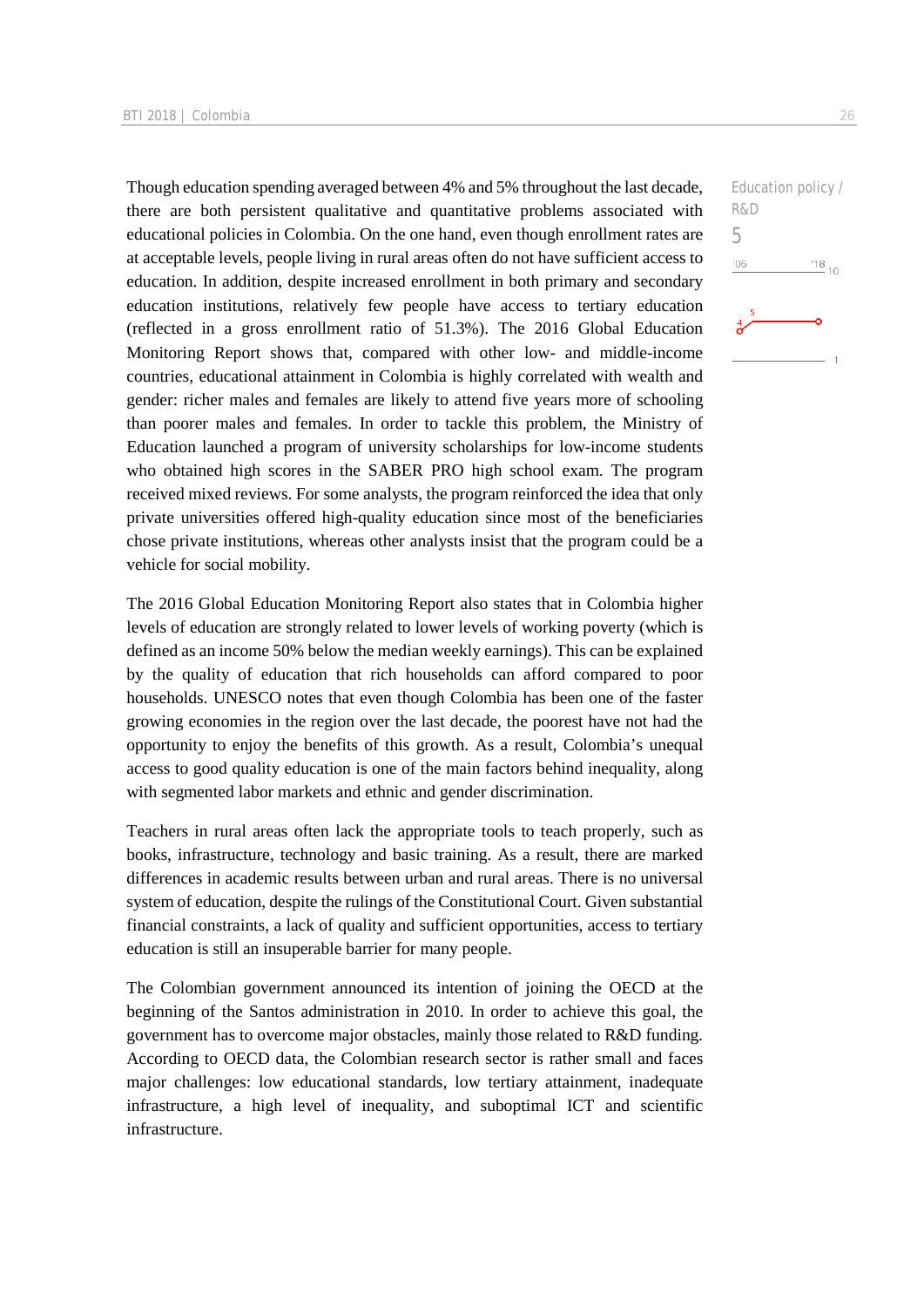### Governance

### I. Level of Difficulty

Colombia has several structural constraints, including social inequality, poverty, high rates of unemployment and informal employment, and poor education and health care services, especially in rural areas. Even though the government of Juan Manuel Santos has made significant efforts to resolve the long-standing internal conflict, which has been considered the biggest structural constraint, its negative effects persist, such as the penetration of guerrillas, paramilitaries and mafia groups within many state institutions, especially in rural areas. Illegal activities permeate both public and private administrations, and are characterized by an unregulated patronage system and widespread corruption. The recent scandals related to bribes paid by the Brazilian infrastructure company Odebrecht to high-level executive functionaries and congressmen have demonstrated once more that public resources are easily captured. Natural disasters, such as earthquakes and floods, coupled with an already high budget deficit and the political polarization of society further complicate good governance, and the steering capacity of political, economic and social elites.

Colombia has a long-standing tradition of democratic institutions. Since the late 1950s, there have been regular and mostly fair elections. However, Colombian citizens do not possess a strong tradition of public engagement. The political landscape of the country was traditionally shaped by the Liberal and Conservative parties, which in turn were dominated by national and regional political elites. In that scenario, citizens were consistently excluded from participation in public life. During the 1980s and 1990s, the rise of drug cartels led by Pablo Escobar and the Rodriguez Orejuela brothers, and the relationship between politicians and drug-traffickers and other illegal actors, worsened the country's situation. Even though the 1991 constitution led to the formation of new civil society groups defending several aspects of the constitution, the notion of civil society as such could not be strengthened due to societal polarization and a general discontent with political parties.

Several illegal actors started to participate actively in Colombian political life. This led to an alarming decline of public engagement and political participation. Several politicians, members of NGOs and trade unionists, among others, were kidnapped, extorted, killed or "disappeared" by guerrillas, paramilitaries and/or drug cartels. The



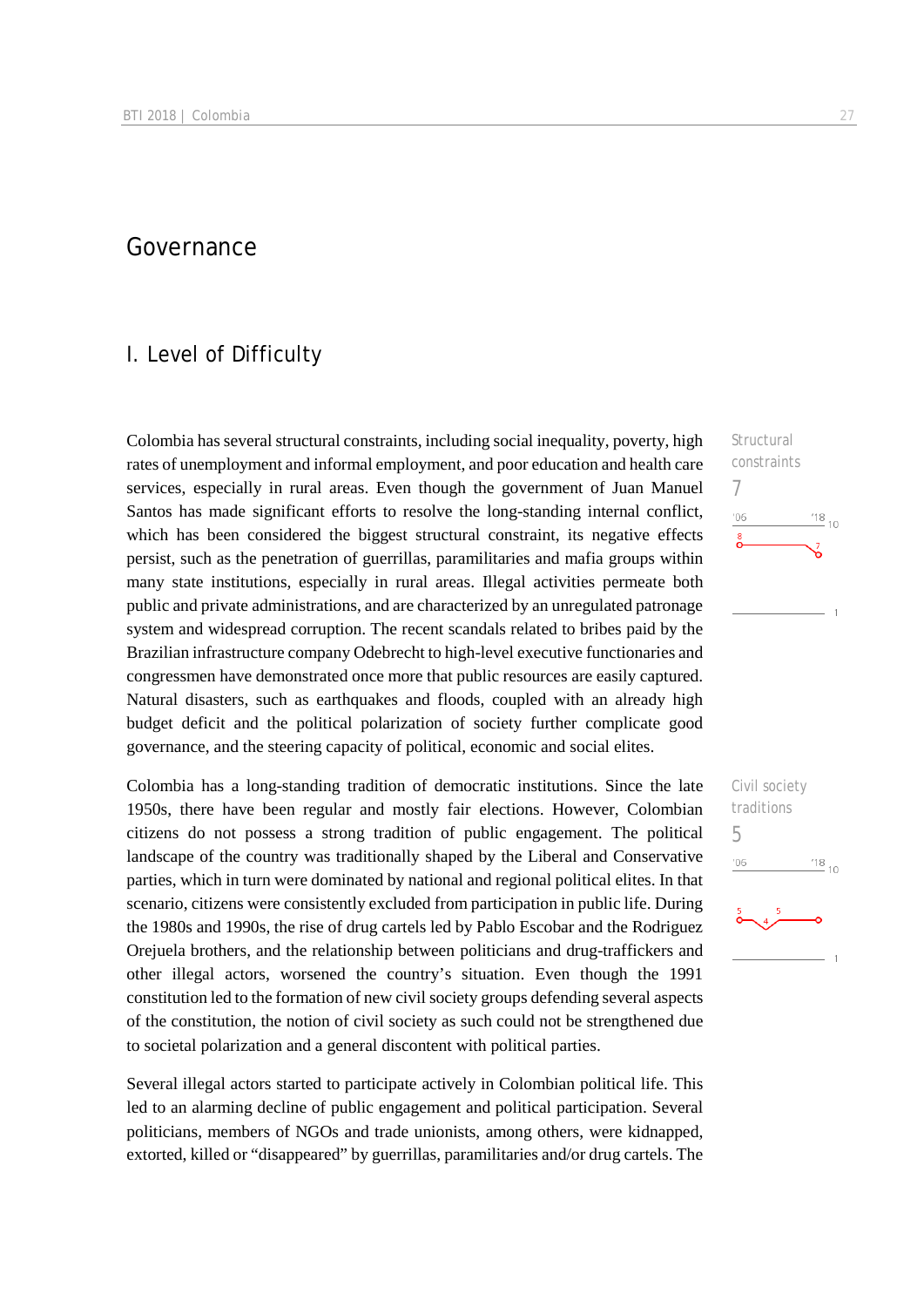killings continued during the 2000s, but the numbers decreased somewhat following the implementation of President Uribe's "Democratic Security" program.

During the period under review, social organizations have started to galvanize different political stances into a civil society movement. The 2016 campaign for the plebiscite that was supposed to ratify the peace agreement between the government and the FARC demonstrated that there are numerous and active civil society associations, and that they could grow in the near future and thus reverse the deterioration of public engagement. However, violence still hinders political participation and activism.

This also affects the levels of social trust. While the most recent LAPOP 2014 shows that most citizens hold some degree of interpersonal trust, the Latinobarómetro 2015 data indicates a high percentage of respondents stating that people can never be too careful in dealing with others (82.5 %).

In terms of voluntary associational activities, many people tend to be rather passive (see Interest groups), even though there is a considerable number of organizations and associations, mainly operating in urban areas.

The Colombian armed conflict ravaged the country for the past 70 or so years. Despite the reduction in homicides and kidnappings during the Santos administration, violence is still one of the country's most characteristic features. In addition, inequality creates a noticeable cleavage between the richest and the poorest strata of the population. The benefits of an improved economic performance still lack equal distribution, and extreme poverty concentrates in rural areas.

Conflict-related issues have worsened due to chronic poverty, which constantly reinvigorated the internal conflict. Illegal forces exploit the lack of opportunities and formal education of the poorest groups. Urban suburbs and deprived rural zones became recruiting hotspots for drug dealers, BACRIM, and guerrilla forces. As a result, conflict intensity has largely been determined by widespread poverty and social exclusion, but also by profits from the illegal drug trade.

The government of Juan Manuel Santos acknowledged the importance of the armed conflict as a constraint on economic development and in 2012 embarked on a peace process with the FARC guerrilla group, the largest and most powerful of the guerrilla groups still active in Colombia. By the end of 2016, the process reached an agreement that was finally ratified by Congress. Even though the accord is naturally not perfect, it is expected to drastically diminish the amount of violence that rural areas especially have had to endure for decades. Moreover, at the time of writing, the Colombian government had started peace talks with the ELN guerrilla group. If successful, these negotiations would lead to the end of the internal armed conflict.

However, even after integrating the FARC and eventually the ELN guerrilla groups into the realm of legal politics, Colombia still has a long way to go in order to

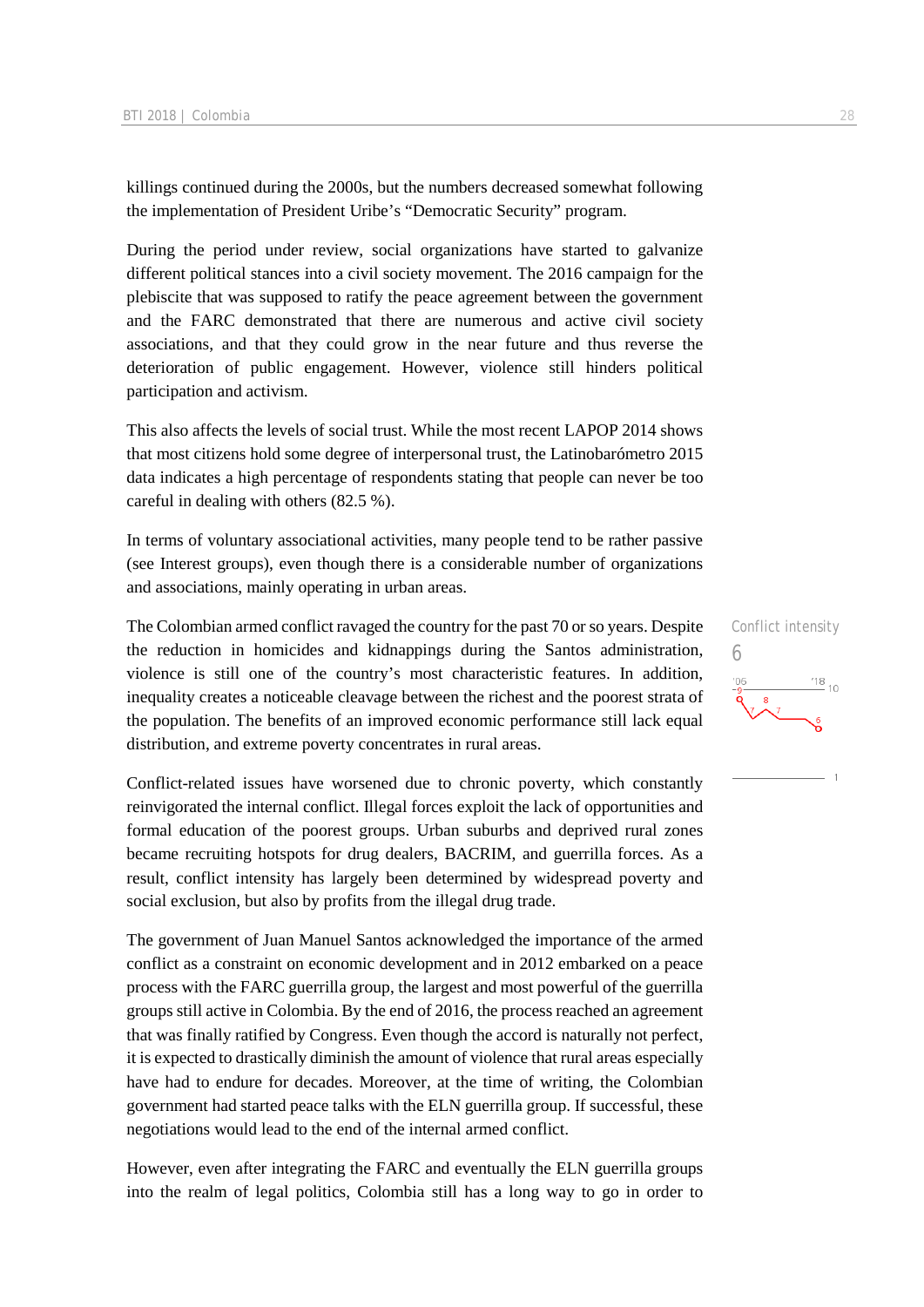eliminate the use of violence for political or economic ends, and to offer equal opportunity to all sectors and regions of the country.

According to the 2016 Vision of Humanity's Global Peace Index, Colombia ranked 147 out of 162 countries included in the report. The country's overall score was 2.764/5.0, with a score of 1.9 for militarization, 3.6 for society and security, 2.2 for and domestic and international conflict. With the peace agreement and its results, it is expected that in the next few years the country will perform substantially better on those scores.

### II. Governance Performance

### **14 | Steering Capability**

From the outset, the administration of President Santos defined an overarching strategic priority: the peace process with the FARC guerilla. This was the first goal in the government's National Development Plan 2014-2018 ("Todos por un nuevo país – paz, equidad, educación"). Ever since the negotiations were made public in the middle of 2012, Santos has stated that all other aspects of government, such as macroeconomic stability or infrastructure development, were secondary to this priority. The government demonstrated a remarkable ability to pursue its priorities given that the political opposition, led by former president and current senator Alvaro Uribe, sought to derail the peace process by all available means.

In terms of the economy, the Santos administration set a secondary priority at the beginning of 2016 to institute a "structural tax reform" in order to cover the public deficit. The government assembled a commission composed of experts which produced a document with several recommendations. However, the reform could not be presented to Congress for approval in the middle of 2016 since it would have created an unfavorable context for the ratification of the peace agreement with the FARC in October 2016. The reform was finally approved by Congress at the end of 2016, but the timing made it difficult for the government to maintain the consistency and coherence of the reform. According to the credit rating agency Standard & Poor's, the reform was not as structural as promised but nevertheless demonstrated the intention of the Santos administration to tackle the arcane tax structure of the country.

Another secondary priority was the development of infrastructure. Vice-President Germán Vargas Lleras assumed the leadership of this project, fostering investment in road and housing construction, the latter with a focus on vulnerable parts of the

### Question Score

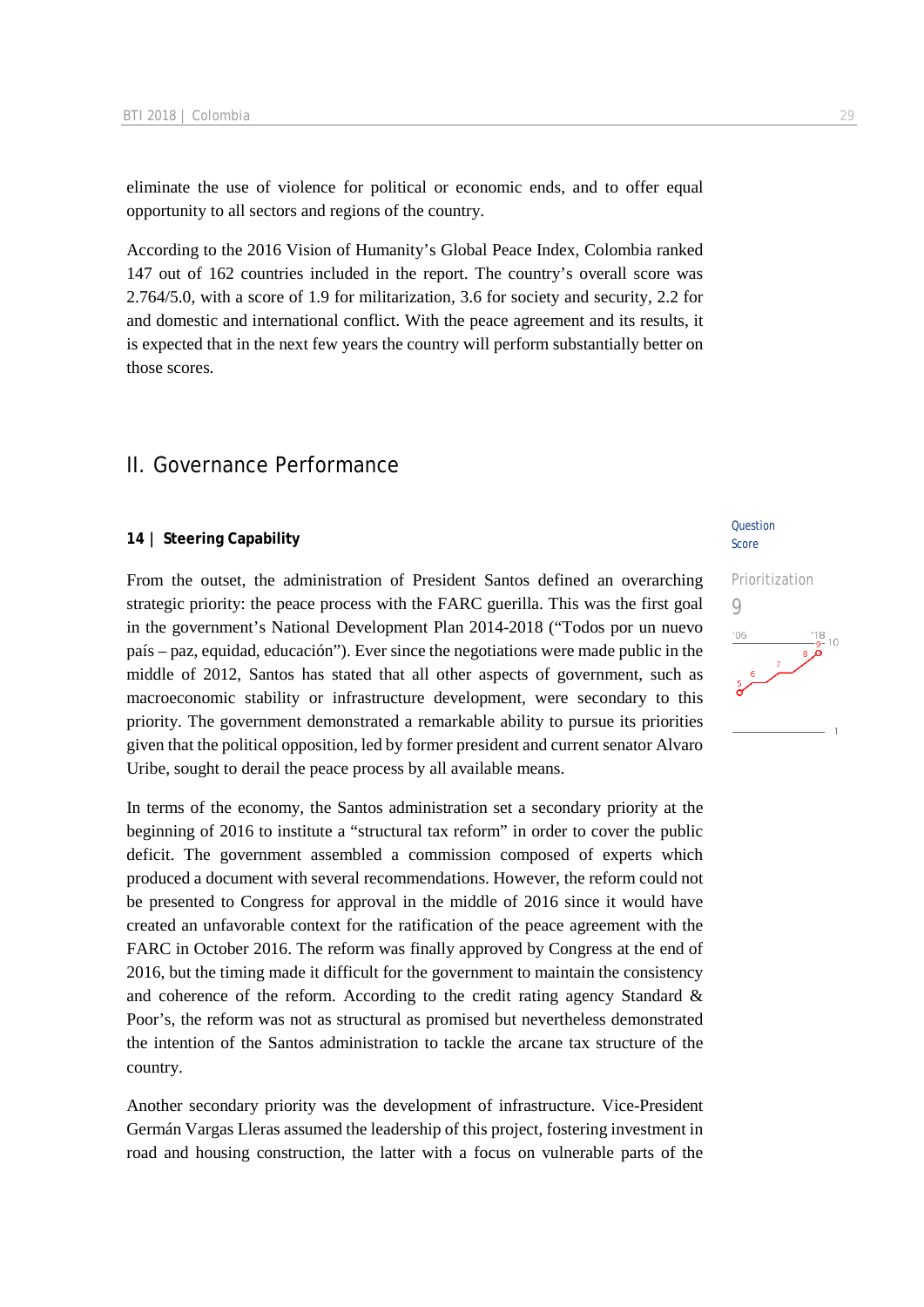population. However, recent evidence has surfaced that public contracts with private contractors were heavily influenced by corruption.

Trade and other economic policies (e.g., tax breaks, the prioritization of exports and a stable exchange rate) were pursued jointly with other state agencies (e.g., the central bank). There has been a traditional consensus among the country's political and economic elites in terms of the desirability of an open market, and accordingly a consistent strategy of liberalization took place.

Moreover, the relative stability of President Santos' cabinet and a majority for Santos' political party in Congress have enabled some important economic reforms, also supported by the inclusion of technocrats and other experts in the executive branch. In contrast to the previous Uribe administration, President Santos' cabinet has acted with more autonomy from the president and placed greater emphasis on socioeconomic issues. The government also relies on the National Department of Planning (DNP), which is an administrative department belonging to the executive branch. It reports directly to the president and is responsible for providing the government with information for decision-making. The DNP promotes the implementation of a strategic national vision for social, economic and environmental policies, including design, direction and evaluation of public policies, and the management and allocation of investment.

The question of whether the Colombian executive branch under President Santos has been able to achieve its strategic priorities is debatable. On the one hand, the peace process with the FARC, the flagship project of the government since 2012, achieved a final agreement in October 2016. However, the government committed itself early on to ratify the agreement via a popular plebiscite to increase its political legitimacy. In spite of the campaign that the government undertook in favor of ratification, the results gave a very close victory to the opposition under former President Uribe. The government then turned to Congress in order to ratify a revised peace agreement. Even though the result in legal terms was the same, the political legitimacy of the new agreement is fragile.

In addition, there are considerable obstacles that consistently hinder the thorough implementation of government policies. The presence of illegal armed groups and drug-traffickers has not been the only obstacle for policy implementation. Local elites block the implementation of policies and reforms when they affect their interests. High levels of corruption are still present in almost every domain of political activity and public institutions. President Santos has stated that none of the officials within his administration has been investigated for corruption, compared to several highranking officials during the administration of President Uribe. However, that might change soon following the Odebrecht corruption scandal.

Overall, President Santos' policies have a mixed record of success. The reestablishment of diplomatic relations with Venezuela and Ecuador, and the successful Implementation 7 $\frac{18}{10}$  10  $^{\prime}06$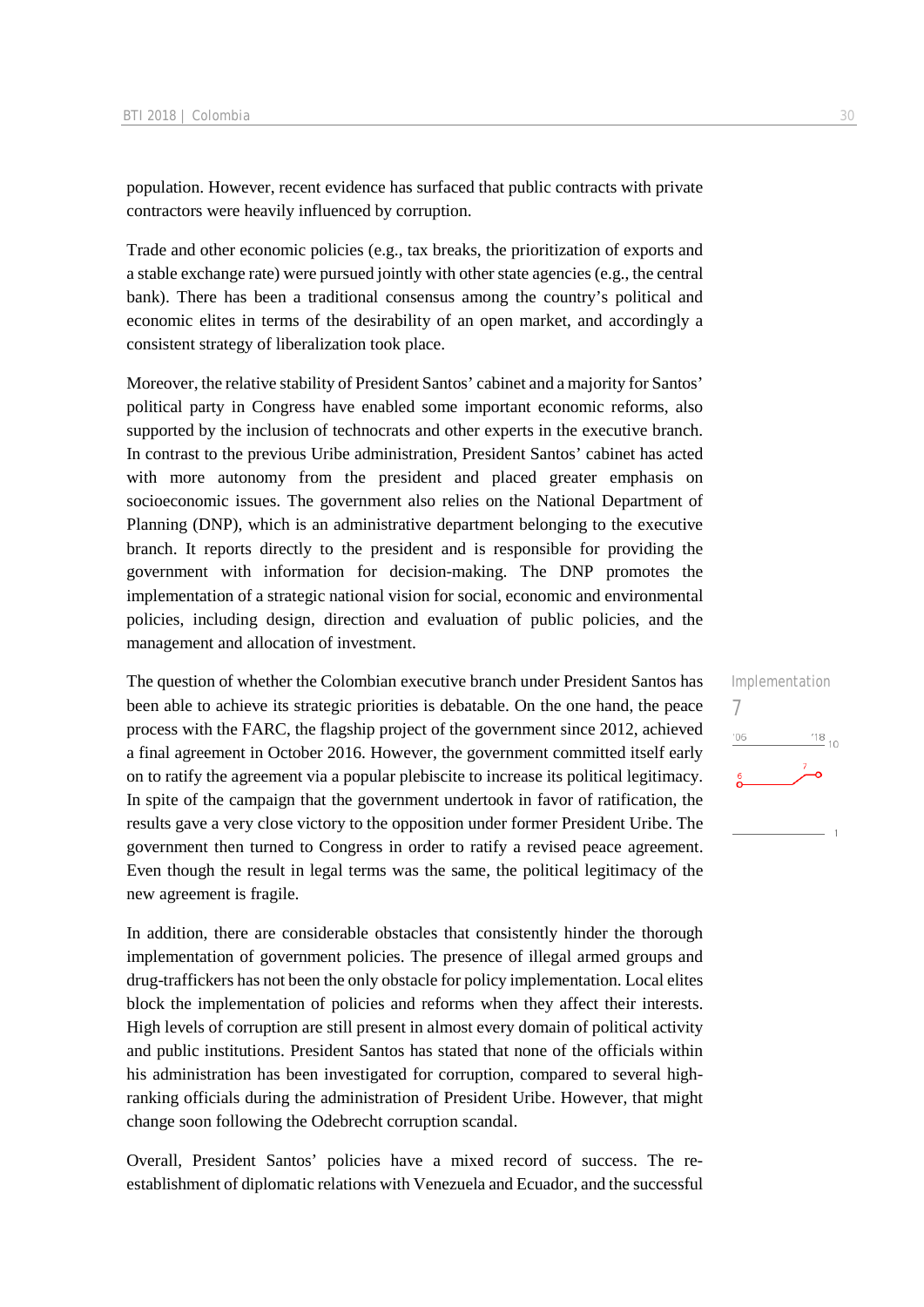end of the peace talks with the FARC are certainly the most important accomplishments of his presidency during the period under review. However, the government's response to several emergencies at the local level, such as the deaths of children by malnutrition in the Guajira department, has highlighted difficulties in implementing policies related to poverty and nutrition issues. According to Human Rights Watch, the Colombian government has been ineffective and incoherent regarding the implementation of policies relating to the protection of displaced women.

Political elites try to adjust policies in light of new circumstances. Nevertheless, these changes tend to be slowly implemented and ineffective as a result of weak follow-up programs, an often corrupt bureaucracy, financial constraints and the legacies of the internal conflict. As a result, learning from past experiences is not a predominant trait of the country.

However, the Santos administration has shown some flexibility in terms of governmental policies. The shift from Uribe's "democratic security policy" to open peace talks with the FARC has demonstrated innovation in terms of policy learning. The asymmetry of military power created by the strategies of former President Uribe enabled President Santos to start the dialog with the guerrilla. Santos' pragmatic approach toward Colombia's foreign relations is also a progress in terms of policy learning. The inclusion of technocrats and other experts in the executive branch, and a more stable ministerial cabinet also attest to a learning process relative to wider Latin American region and Colombia's historic context.

### **15 | Resource Efficiency**

Despite President Santos' efforts regarding the efficient use of administrative personnel, the Colombian government still tends to favor political expediency over meritocratic criteria. Recruiting procedures that are fully transparent and free from external influence are not a prominent feature in the country, as seen, for instance, in the diplomatic service.

As for the efficient use of budget resources, it is clear that Colombia still has a significant amount of debt and maintains a noticeable fiscal deficit. In fact, during the period under review, debt has increased and macroeconomic stability has somewhat declined. The debt burden is manageable due to the country's international credibility in terms of economic leadership, at both the local and regional level. However, there is no circumstantial evidence of significant improvements in the use of budget resources. The major concern is that these resources are frequently not invested for the improvement of infrastructure and human livelihood but to increase political support in the regions. A colloquially used term to refer to this long-standing clientelistic practice is "marmalade" which refers to public resources that are



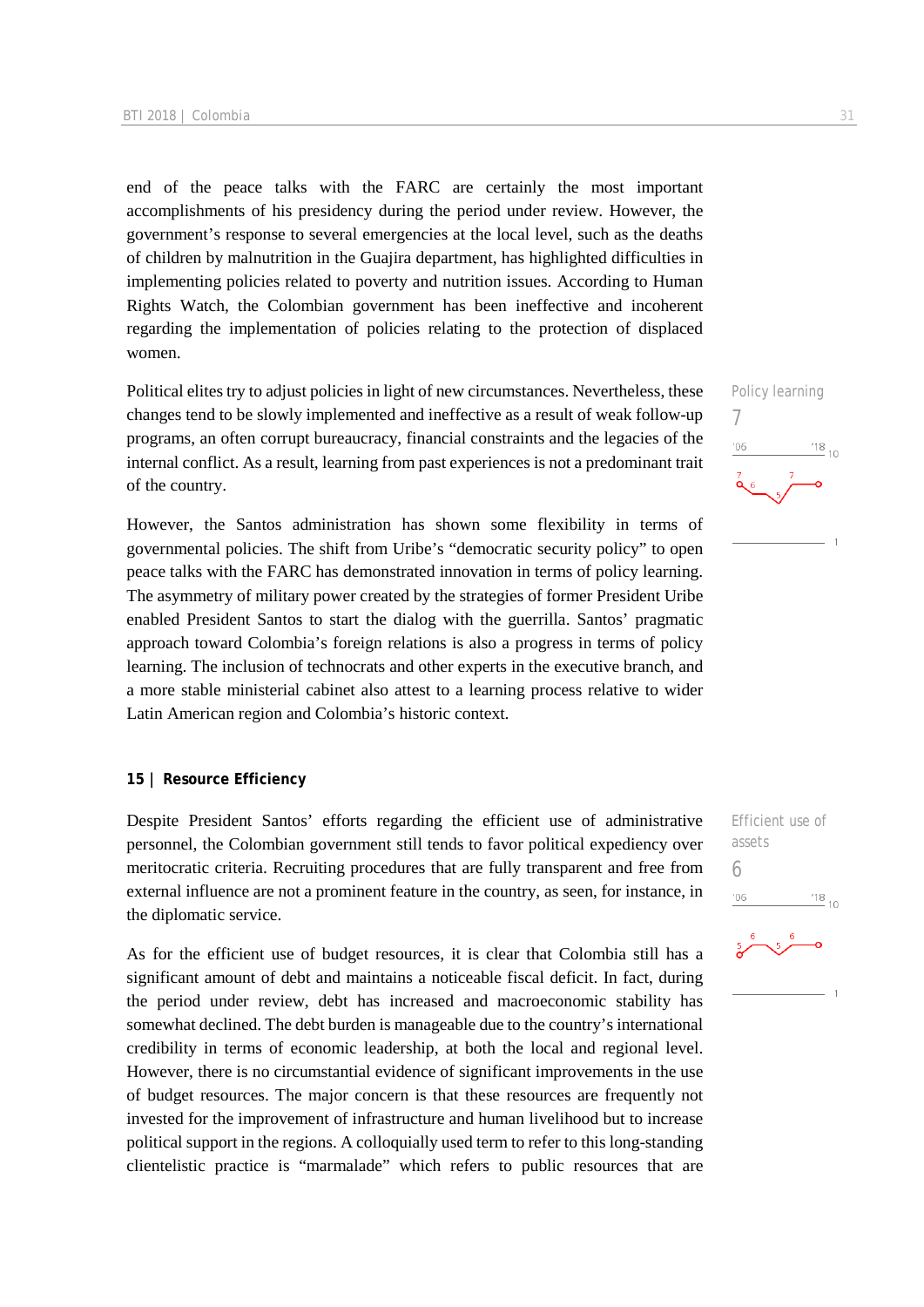transferred to regional elites in order to shore up political support for the central government.

Since the 1980s, the Colombian state has carried out a decentralization process, which started with a fiscal dimension. The constitution of 1991 established the institutional framework for the political and administrative decentralization, and deepened fiscal decentralization. There is no consensus regarding the results of the reforms, but it is clear that corruption, the lack of accountability and the arrangements among local elites have hindered the potential impacts in promoting welfare and citizenship at the subnational level.

For policies and programs to be implemented, there are several efforts that require a minimum of inter-agency cooperation. The Santos administration has increased the level of coordination among policy-making agencies, especially those responsible for poverty alleviation, and some policies have been quite successful. Notwithstanding, the frequent absence of written or formal rules of procedure provide civil servants with leeway to exceed their functions. In addition, resource mismanagement makes the effective coordination of policies a difficult task. Reports on the use of public resources by the National Planning Department show that, on average, public agencies only spent 80% of the resources assigned to them during the period under review. President Santos has given more autonomy to his cabinet but there is still only limited coherence in the formulation of public policy in terms of the overall goals of the government. Finally, corruption has long plagued several governmental agencies and they are simultaneously regarded as inefficient by the central government.

Corruption is a chronic and endemic characteristic of Colombia, and it persists as a troubling feature of politics that constantly undermines the integrity and the effectiveness of the state.

To confront this situation, the Santos administration has tried to implement several legal strategies, such as the anti-corruption law. Nevertheless, corruption continues to be a dominant trait as several governmental agencies have been involved in some scandals. The measures adopted by the political leadership have not stymied corruption, due to the existence of a culture of tolerance, the absence of adequate and/or effective monitoring mechanisms and structural constraints, including patronage activities ("marmalade").

The agencies that are supposed to control corruption are the general comptroller, in charge of auditing public spending, the attorney general, in charge of the disciplinary control of public employees, and the National Electoral Council, in charge of controlling political parties, including their campaign spending. However, these agencies suffer from several problems mentioned earlier and, even though they try to



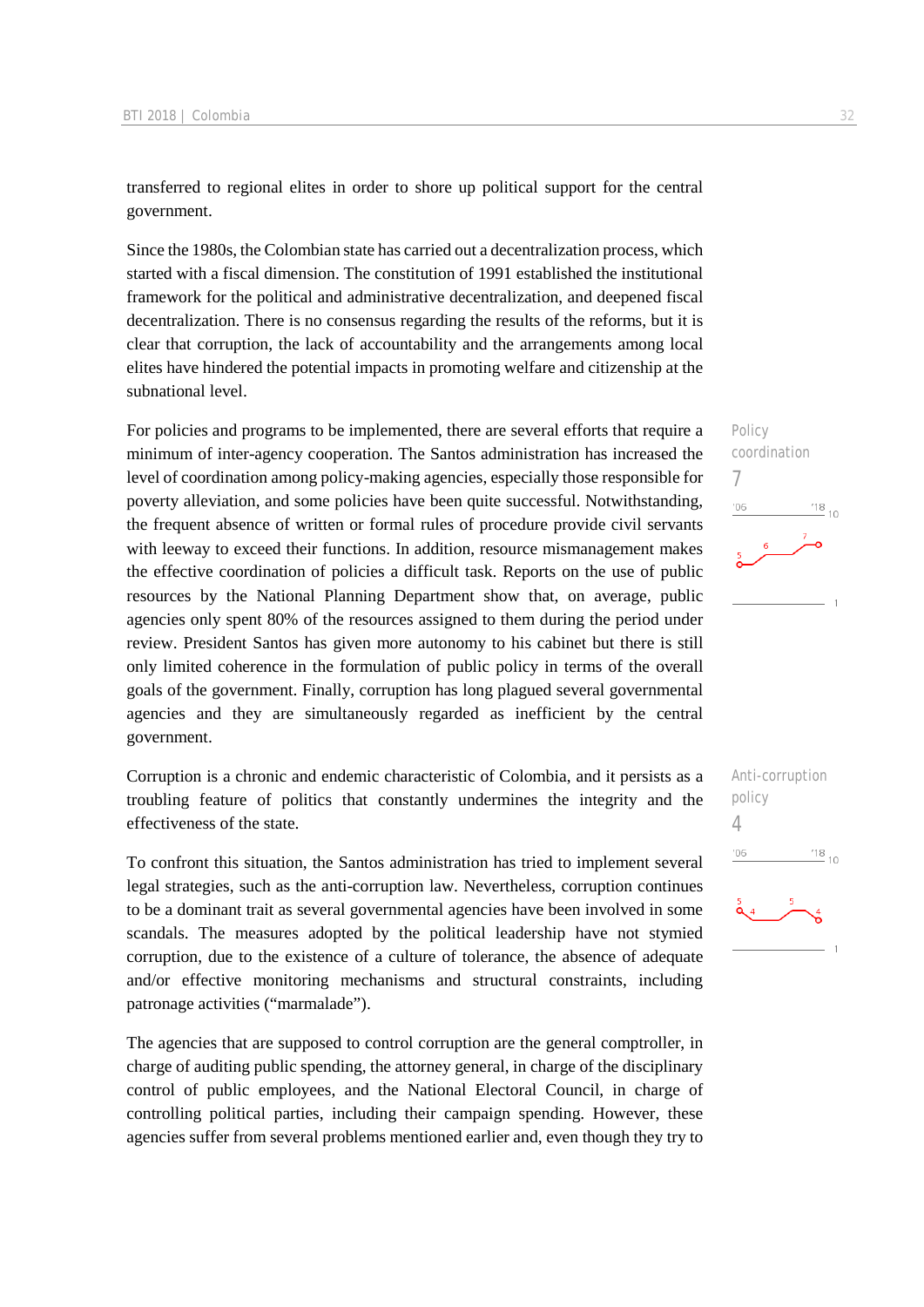do their job properly, there are several obstacles that prevent corruption being effectively control.

During the period under review, the Santos administration managed to survive without any major corruption scandal until the Odebrecht scandal, which is currently being investigated. However, while corruption for strictly economic benefits might be less frequent now, clientelism and corruption persist in Colombia.

#### **16 | Consensus-Building**

Colombia's major political and economic actors generally agree on the consolidation and improvement of liberal democracy as a strategic, long-term goal. The market economy is considered an ideal framework for achieving both economic growth and development goals. However, political parties hold somewhat different notions on both concepts. As a result, there is a sharp division between left-wing, right-wing, and center-leaning parties. With the exception of the guerrilla and paramilitary forces, political actors agree that democratic procedures are the most revered principles of Colombian politics. However, in the case of political parties, there are deep gaps regarding specific issues, especially in terms of social policies such as education and health care. The most significant controversy over strategic priorities has been on the peace process.

The country's largest economic organizations, most politicians and political parties agree that the law of supply and demand provides the tools that most efficiently drive the process of economic growth. Nonetheless, there are some contrasts about the use of the market. On the one hand, many think-tanks and economic groups believe that the government should allow the market to operate without major state intervention. On the other hand, trade unions and left-leaning organizations claim that neoliberalism plays an important role against the interests of the poor and other excluded groups. They believe that government should play a more proactive role in providing relief and opportunity to those left behind by the logic of the market. Before the peace agreement, the FARC still held different views of both democracy and the market economy. The guerrilla group proposed that the government and the present state structure must be overthrown and a "Bolivarian" state should be created instead. Now that the FARC is expected to transition into a legal political party, many expect that their discourse will moderate and that eventually they could agree on the market as the normal form of resource allocation, too.

The most prominent anti-democratic actors in Colombia are illegal armed forces, such as paramilitary and guerrilla groups. Despite the demobilization of some guerrillas and, more importantly, paramilitary combatants, several have since rejoined emerging criminal groups (BACRIM) and/or engaged in illegal activities, such as drug-trafficking and criminal violence in urban areas. However, the BACRIM groups do not hold any political stance and hence are not considered a threat to democratic institutions.



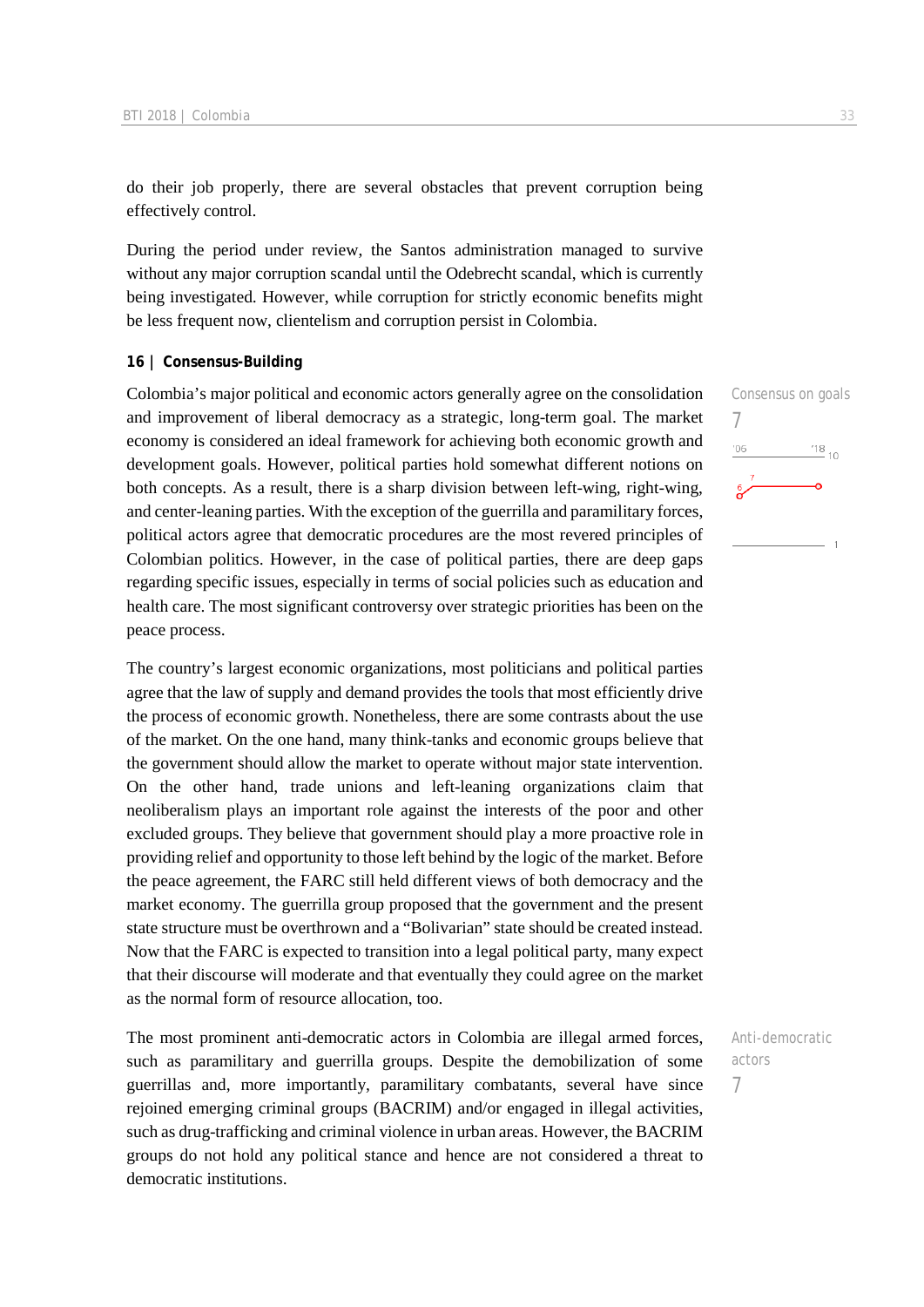The main threat to democracy were the guerrilla groups. President Santos was able to induce the largest group, the FARC, to comply with democratic rules via a peace agreement. It is expected that the other existing guerilla group, the ELN (National Liberation Army), will take the same route as the FARC as a result of the current peace negotiations between the ELN and the government.

Landowners are a somewhat controversial group. Some landowners could be considered anti-democratic actors, as they oppose land restitution for displaced people and agrarian reforms, which are a result of the peace agreement with the FARC, their long-standing enemy.

The country's political leadership has been unable to depolarize structural conflicts, particularly in terms of drug-trafficking and violence. Despite the demobilization process of the paramilitaries that started in 2005, the re-occurrence of violence through mafia groups and emerging criminal organizations (BACRIM) has led to a substantial rise in urban insecurity. Several cleavages still exist, especially in terms of economic classes, ideological differences and the alarming situation of minorities, such as Afro-Colombians and indigenous communities.

The peace agreement reached at the end of 2016 aimed to reduce ideological cleavages by integrating the most belligerent actors into the political process and inducing them to comply with democratic rules. However, the result was the contrary: the political opposition led by former President Uribe claimed that the final ratification of the peace agreement by Congress contradicted the result of the plebiscite held in October 2016. It is expected that polarization will in fact increase in the run-up to the next presidential elections in 2018 where the peace agreement with the FARC will be center of the debate.

Civil society participation in Colombia is not a prominent trait of the political and social scenario. Despite the existence of a vibrant range of organizations in many areas, there is a lack of freedom of association, and an active civil society role runs the risk of danger, due to the pressure of illegal armed groups, especially in rural areas where the presence of the state is still weak or even nonexistent. As is tradition in Colombia, policies are formulated by high-level officials close to the executive, and civil society is generally excluded from this process.

The two main problems to do with greater civil society participation are the regional and sectoral fragmentation of civil society organizations and the fact that resources are heavily skewed in favor of organizations representing the better-off sectors of society (business organizations, for example) who have a strong influence over government policy –as opposed to organizations representing workers, the poor or disenfranchised sectors of society.

During the period under review, civil society participated only at the end of the peace process between the government and the FARC. When the result of the plebiscite on



Cleavage / conflict management 6  $\frac{18}{10}$  10  $06'$ 

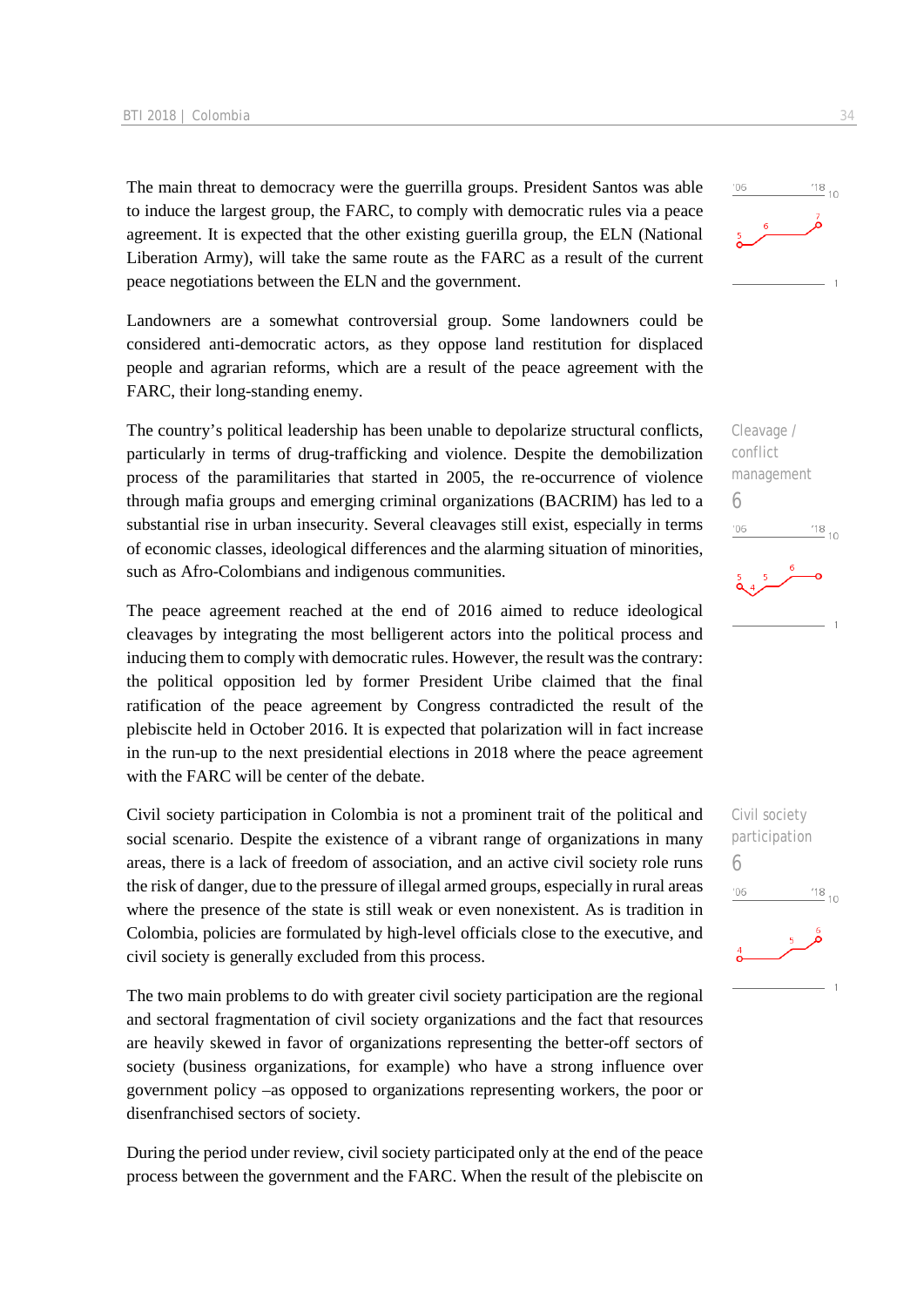the peace accord turned out to be negative, civil society organizations went to the streets and campaigned in favor of the agreement. This societal pressure was deemed fundamental for the final ratification of the peace agreement via Congress in December 2016.

Even though the government implemented a demobilization, disarmament, and reintegration (DDR) program as a result of the peace agreement with the FARC, the reconciliation process between victims and perpetrators still has a long way to go. The same occurs with the paramilitary groups' DDR process. The resurgence of paramilitary activities and the lack of sufficient financial resources earmarked for reparation have undermined the success of the reconciliation process.

However, the peace process with the FARC and the final agreement could contribute to making the process of reconciliation a reality. Under the leadership of President Santos, who at the end of 2016 won the Nobel Peace Prize for his role in the peace process with the FARC, members of the guerrilla group will effectively reintegrate into civil society and its former leaders will participate in the political process through their guaranteed seats in parliament. The path to achieve reconciliation is naturally a tough one since there are many political forces interested in excluding the FARC from political participation.

### **17 | International Cooperation**

The main goals of development are outlined in the government's National Development Plan 2014-2018 ("Todos por un nuevo país – paz, equidad, educación"), with the priorities outlined in section 14.1, above all the peace process. International actors such as the European Union, the IMF, the U.S. Agency for International Development (USAID), the World Bank, and the Inter-American Development Bank (IADB) actively cooperate with Colombia's government in the pursuit of political and economic reform. According to the official declaration, the Ministry of Foreign Affairs "is the national governmental institution responsible for formulating and guiding its international cooperation policy in the different modalities: bilateral, multilateral, south-south and humanitarian aid."

The Santos administration effectively and successfully used international support for the peace process and final agreement with the FARC, and in the ongoing negotiations with the ELN. In the case of the FARC, the peace talks were held in Cuba, with the participation of Ecuador, Venezuela, Chile and Norway as so-called guarantors of the process. The support from countries in the region and Europe significantly strengthened the international legitimacy of the peace process, and increased the possibility to tap into financial resources provided by donor countries and international organizations.



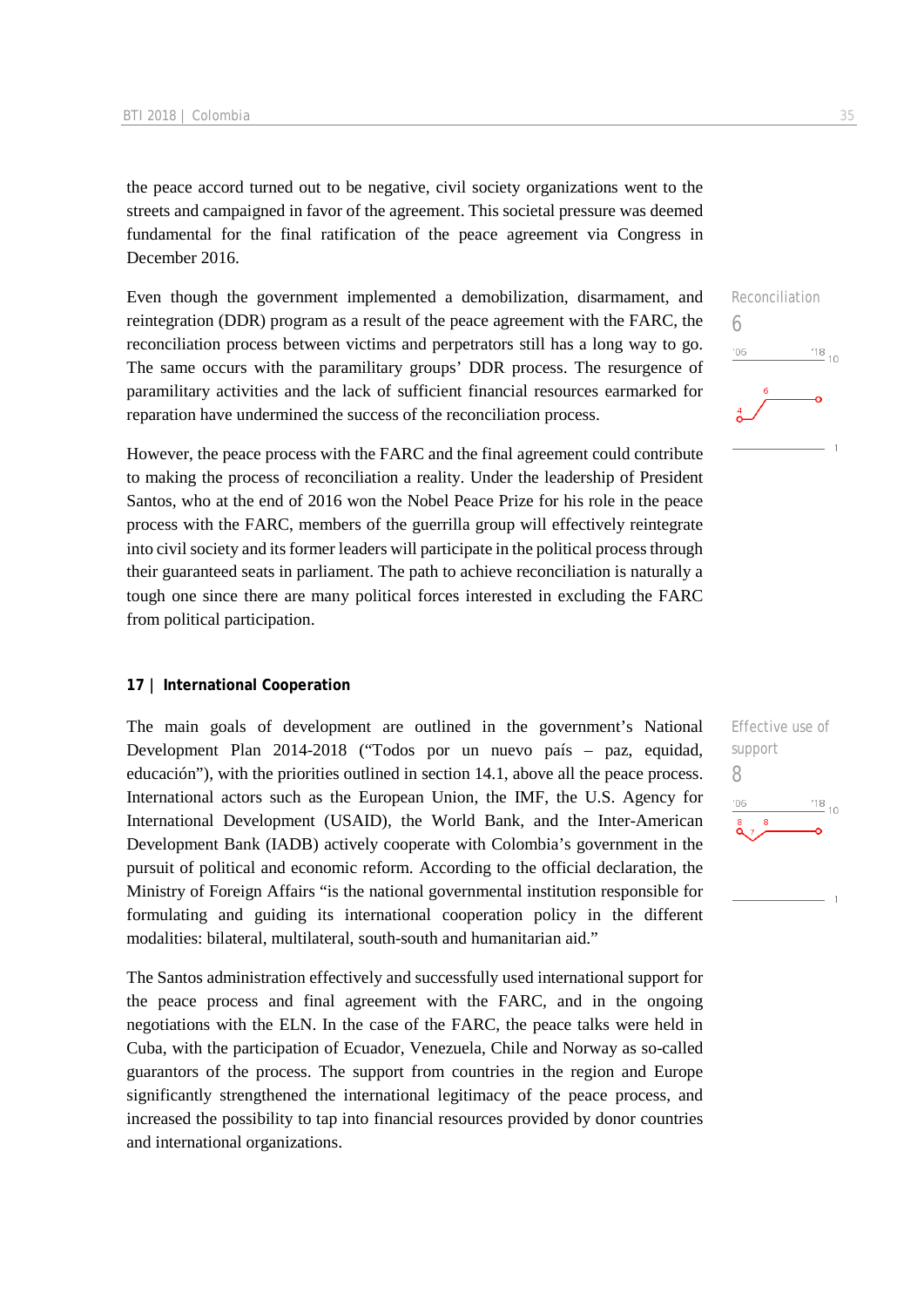However, there is still some contradiction between the kinds of development policies put forth by the Santos administration (mining, large-scale agribusiness, etc.) and the kinds of policies that will be needed in order to consolidate peace after the conflict is over, above all land reform and agriculture policies that benefit small-scale growers. Not least, the implementation of the development agenda is also dependent on the effective implementation of the peace process and thus exposed to potential turnarounds in the medium term, given the fierce opposition the peace accords still encounter in Colombian politics and society.

In economic terms, Colombia's credibility has somewhat diminished during the period under review. The Santos administration has made major efforts into appearing as a reliable economic partner on the international stage. However, the fall in oil prices widened the public deficit and increased inflation, and led to a deterioration in the domestic economic situation. The tax reform, approved at the end of 2016, did help to maintain international credibility. However, most economic analysts highlight that the reform was not enough to overcome the problems created by the public deficit.

In political terms, Colombia has struggled to improve its credibility. Due to its previous record of human-rights violations, the Santos administration has – somewhat successfully – tried to "clean" the country's image on the international stage. The normalization of diplomatic relations with neighboring countries and above all the peace agreement with the FARC have enabled Colombia to regain political trust and credibility. This situation, however, is still fragile and the administration cannot afford mistakes. The creation of efficient mechanisms for the protection of human rights remains restricted by financial constraints, and security issues are far from being completely solved.

The participation of Colombia in regional organizations used to be somewhat sporadic, recalcitrant and often conflictive. The country has now shown more cooperation and disposition toward the rest of South America after the reestablishment of diplomatic relations with Venezuela and Ecuador, yet without giving up its close relationship with the United States. The country is an active member of the Pacific Alliance.

However, some tensions with Venezuela persist. The president of Venezuela, Nicolás Maduro, has stated that most of the economic and security problems in his country have their origins in Colombia. Maduro argued that the shortage of food and medication in Venezuela is due to the black market run by Colombians in order to avoid the price controls imposed by the Venezuelan government. In addition, Maduro claimed that the protests in his country are organized by armed groups primarily composed of Colombians. The Colombian government has for the most part calmly answered these absurd claims, but the participation of Venezuela as a guarantor of the peace process with the FARC made it somewhat difficult for the government to go any further in its rebuttal.

Regional cooperation 8 $\frac{18}{10}$  10  $106$